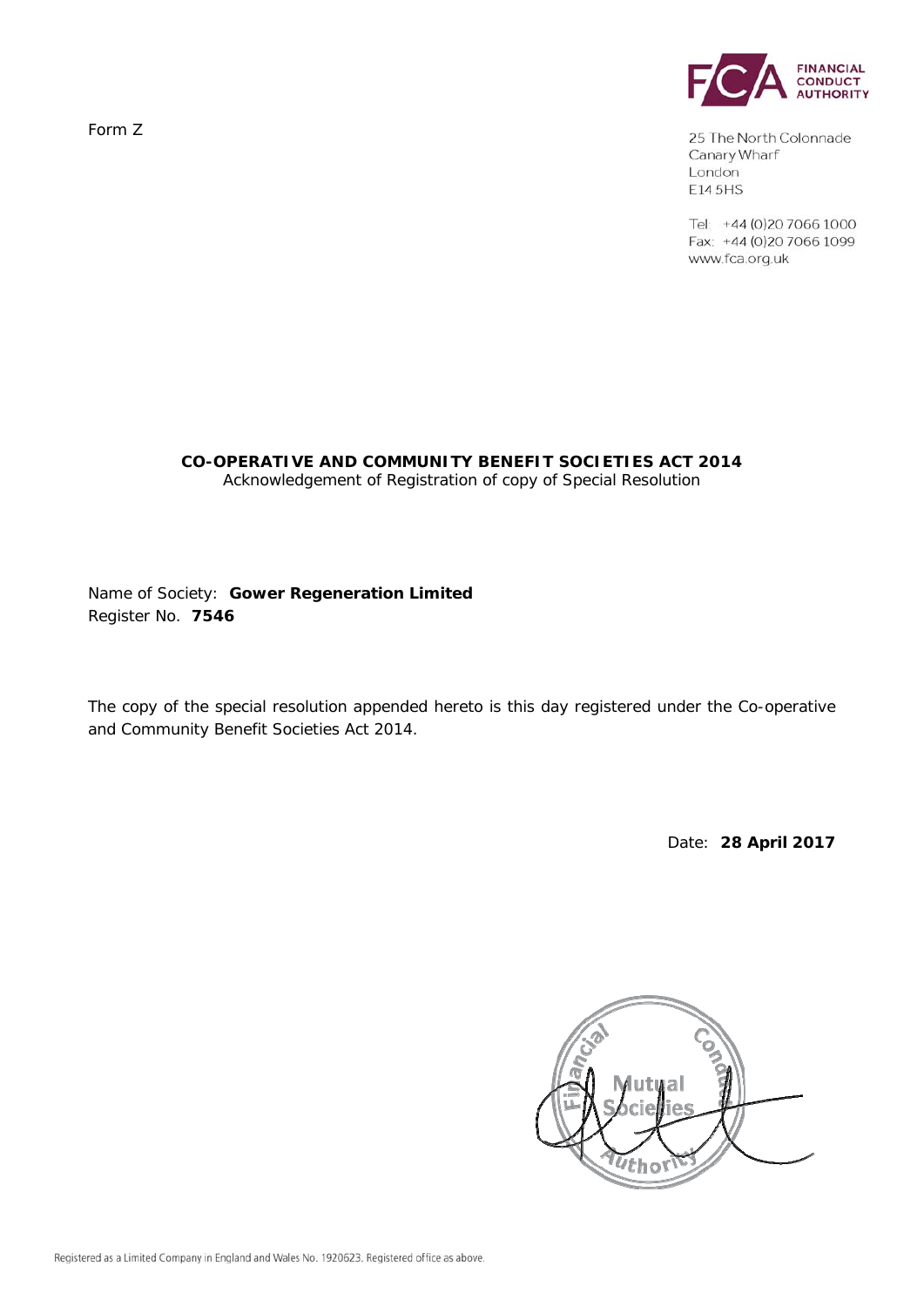Company No. 09638563

#### THE COMPANIES ACT 2006

#### PRIVATE COMPANY LIMITED BY SHARES

#### **WRITTEN RESOLUTIONS**

of

#### KILLAN SOLAR CIC (the "Company")

Circulation Date  $16$ MMarch 2017

Pursuant to Chapter 2 of Part 13 of the Companies Act 2006, the directors of the Company propose the following Written Resolution as a Special Resolution:

#### SPECIAL RESOLUTION

- $\mathbf{1}$ THAT, conditional upon the requisite consents of the CIC Regulator and the FCA, the Company:
	- (a} shall re-register as a Community Benefit Society in accordance with the Caaperative and Community Benefit Societies Act 2014; and
	- (b) shall adopt the rules contained in the document attached (the "Rules") as the rules of the Company in substitution for and to the exclusion of the existing articles of association (such Rules containing a restriction on use of assets in accordance with the provisions of the Co-operative and Community Benefit Societies Act 2014).

#### Please read the Notes attached before signifying your agreement to the Written Resolution.

Pursuant to Chapter 2 of Part 13 of the Companies Act 2006, we, the undersigned, being the sole eligible member of the Company who would have been entitled to vote on the resolutions set out above on the Circulation Date stated above hereby irrevocably agree to the resolution, as a Special Resolution:

r

Y Felin Ddwr Trust' Roy Church, as nominee for the

 $16.3.17$ 

Date of signature

WORK\_28425865\_2\_04. Special Resolution - Conversion to CBS.DOC

<sup>&</sup>lt;sup>1</sup> Note: upon conversion to a Community Benefit Society, the Company is required to have at least three members pursuant to section 2(2)(b)(i) of the Co-operative and Community Benefit Societies Act 2014. As such, by signing this special resolution, the sole shareholder also hereby waives any pre-emption rights that might otherwise apply and consents to the issuing of new shares in the company to iwo additional members, such additional members to be selected by the directors of the Company.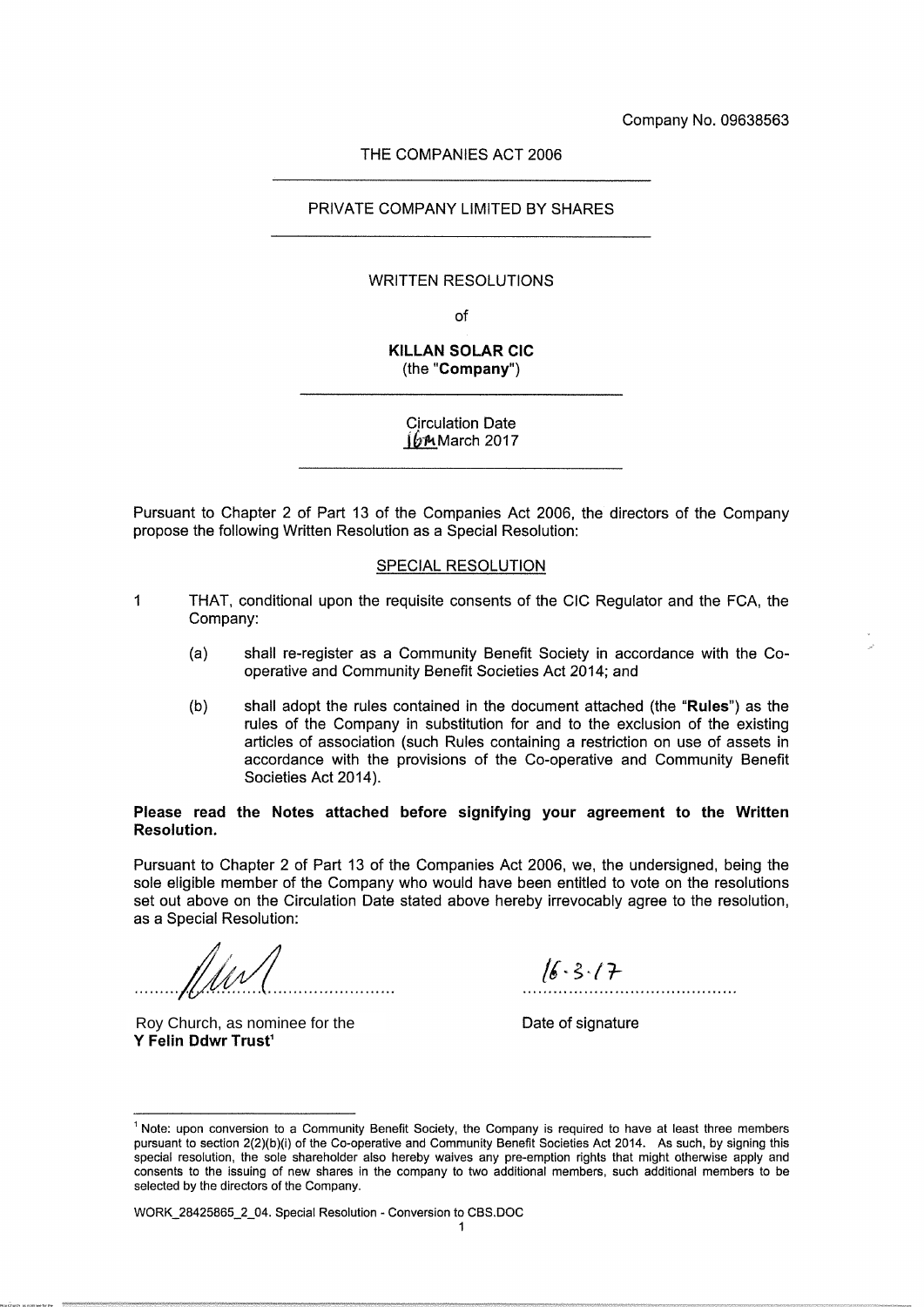#### Notes

- If you agree to the proposed Written Resolution please sign and date this document  $\mathbf{1}$ overleaf on the dotted line where indicated and return it to the Company by no later than 5pm the date 28 days after the Circulation Date stated overleaf by hand or by post to the Company's registered office.
- 2 If you do not agree to the Written Resolution you do not need to do anything. You will not be deemed to agree if you fail to reply.
- 3 The Written Resolution will lapse if the agreement of the required majority of eligible members is not received by the Company by 5pm the date 28 days after the Circulation Date stated. If the Company does not receive this signed document from you by this date and time it will not be counted in determining whether the Written Resolution is passed.
- 4 The Written Resolution is passed on the date and time that the Company receives the agreement of the required majority of eligible members. The required majority for a Special Resolution is eligible members representing not less than 75% of the total voting rights of eligible members.
- 5 You may not revoke your agreement to the Written Resolution once you have signed and returned this document to the Company.
- 6 If you are signing this document on behalf of a person under a power of attorney or other authority please send a copy of the relevant power of attorney or authority when returning this document.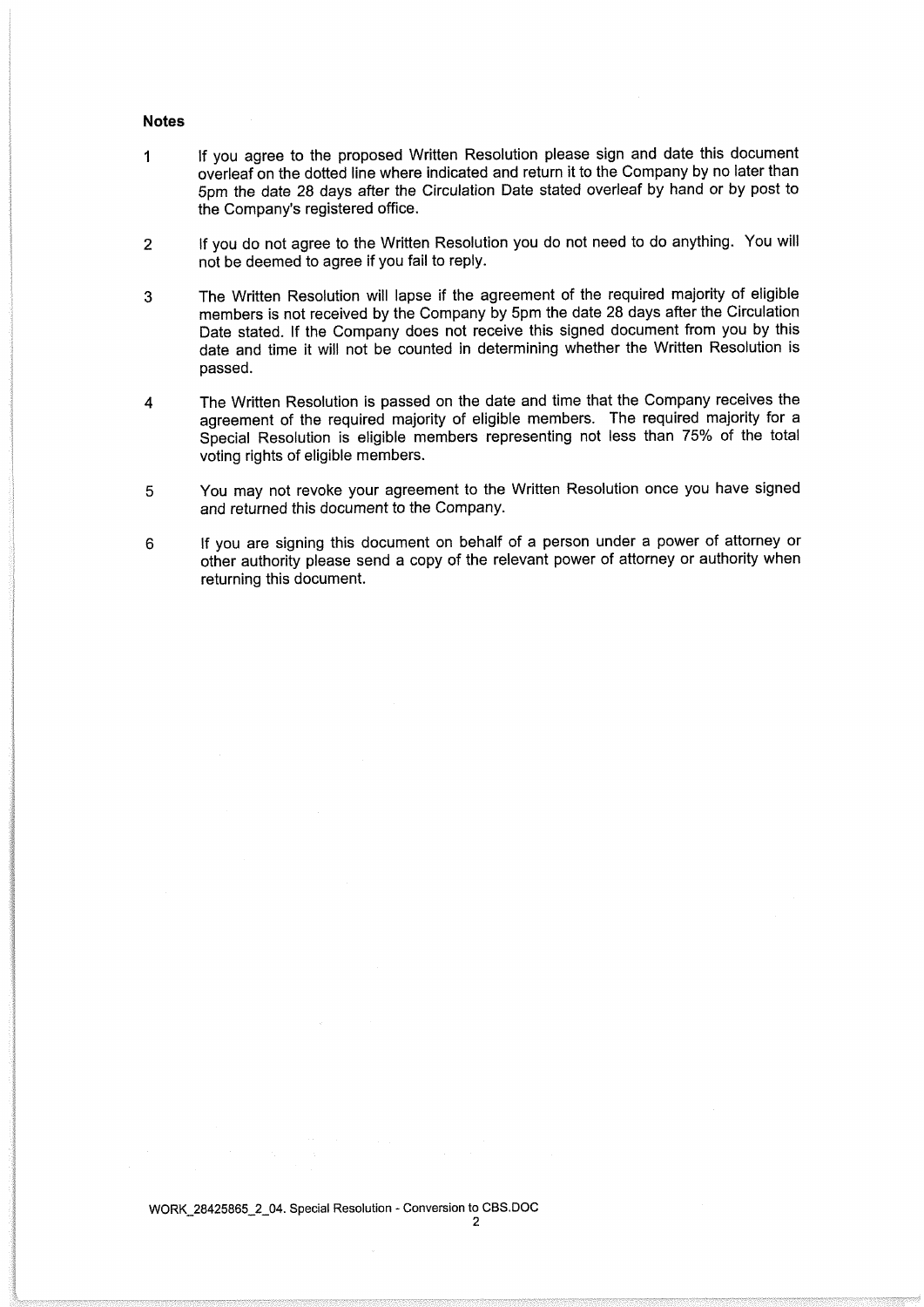

# Details of the special resolution for conversion of a company into a registered society

#### 1 Details of company

| Name of company                 | Killan Solar CIC (converting to Gower Regeneration Limited)           |
|---------------------------------|-----------------------------------------------------------------------|
| Company registration<br>number  | 09638563                                                              |
| Address of<br>registered office | Y Felin Ddwr Trust Gower Heritage Centre, Parkmill, Swansea,<br>Wales |
| Postcode                        | SA3 2EH                                                               |

- 2 Date of general meeting at which the special resolution was passed (dd/mm/yyyy)  $\sqrt{c}/\sqrt{03}/2017$
- 3 You must attach three copies of the special resolution  $\boxtimes$  Attached
- 4 Details of the three members of the company appointed with the Secretary to sign the rules of the society

| Roy Church, as nominee for the Y Felin Ddwr Trust<br>Full name |                       |  |
|----------------------------------------------------------------|-----------------------|--|
| Full name                                                      | Gower Power Co-op CIC |  |
| Full name                                                      | Anthony Flanagan      |  |

5 If the FCA requests any rules to be altered how will these be dealt with?

 $\times$  the alterations will be accepted by the three members listed above and by the Secretary without consulting the company; or

□ the alterations will be laid before the company in a general meeting.

- 6 You must confirm that the nominal value of withdrawable shares held by any member other than a registered society, does not exceed £100,000 ■ Yes
- 7 Do its articles of association require the company to affix and attest the seal of the company?

 $\boxtimes$  No  $\blacktriangleright$  Continue to 8

❑ Yes ►You must affix the seal and sign below to attest it as required by the articles of association

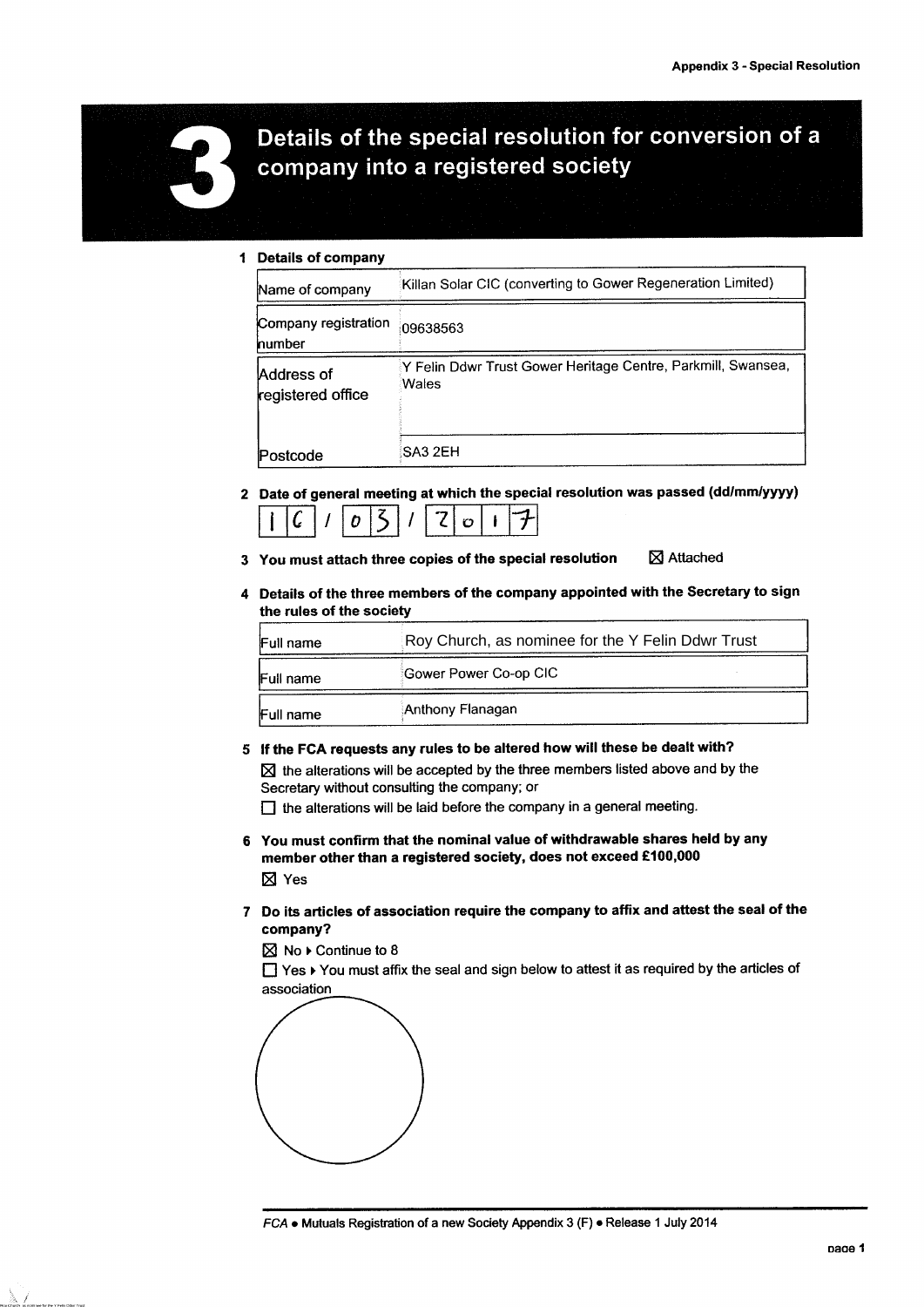| ignature(s)j |  |
|--------------|--|

# 8 A Director of the company must sign and date below

| Signature |                 |  |
|-----------|-----------------|--|
| Date      | P)<br>$\bullet$ |  |

# 9 The Secretary or another Director of the company must sign and date below

| Signature | <b>COMPARATIONS INTO A REPORT OF A STATE OF A REPORT OF A REPORT OF A REPORT OF A REPORT OF A REPORT OF A REPORT OF A REPORT OF A REPORT OF A REPORT OF A REPORT OF A REPORT OF A REPORT OF A REPORT OF A REPORT OF A REPORT OF </b> |  |
|-----------|--------------------------------------------------------------------------------------------------------------------------------------------------------------------------------------------------------------------------------------|--|
| Date      |                                                                                                                                                                                                                                      |  |

End of appendix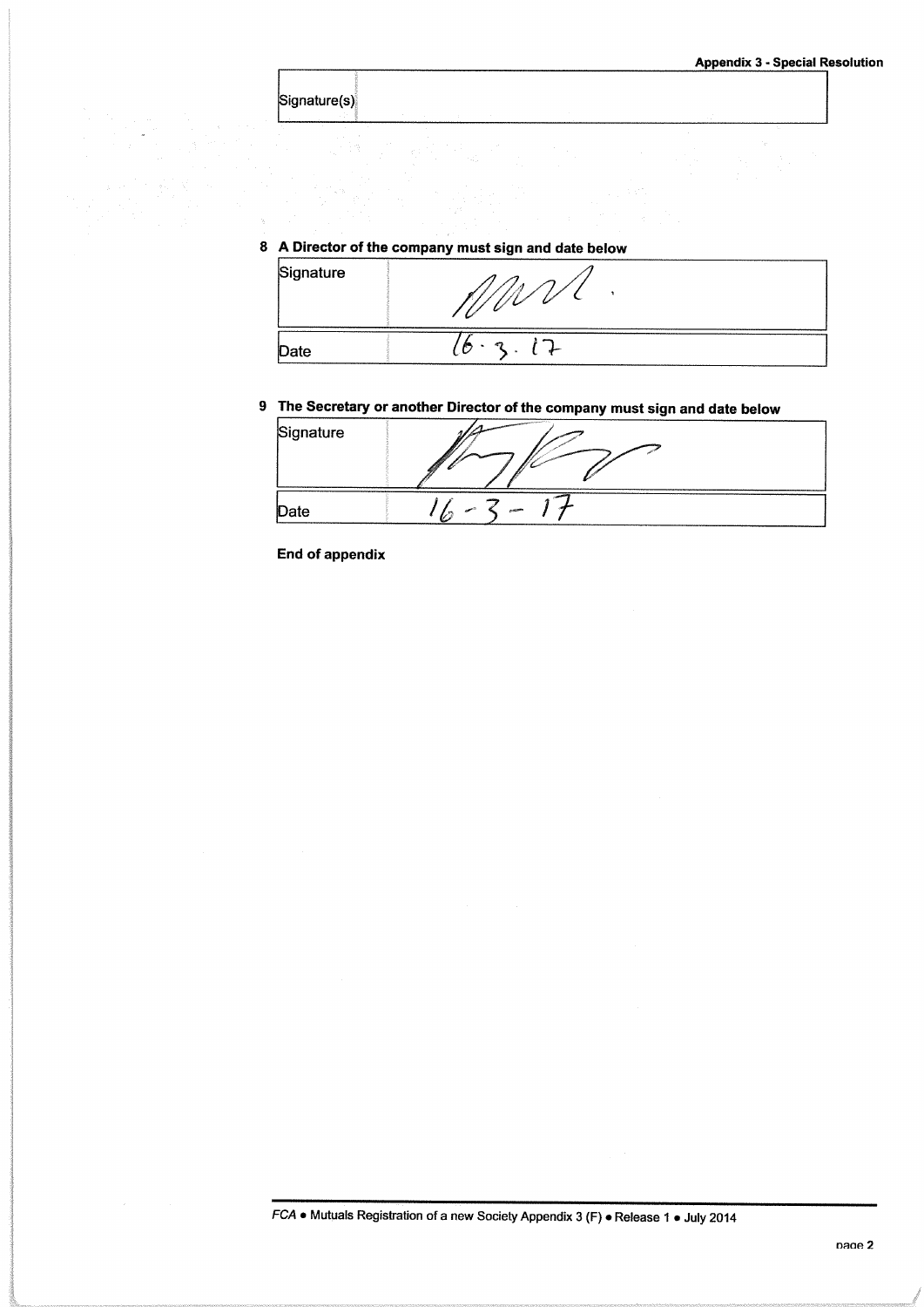Form B R/IP/RA/2



25 The North Colonnade Canary Wharf London E14 5HS

Tel: +44 (0)20 7066 1000 Fax: +44 (0)20 7066 1099 www.fca.org.uk

# **CO-OPERATIVE AND COMMUNITY BENEFIT SOCIETIES ACT 2014**

The FCA acknowledges the registration of the following society under the Co-operative and Community Benefit Societies Act 2014 as a **Community Benefit Society:** 

Society name: **Gower Regeneration Limited**

Registration number: **7546**

Registration date: **28 April 2017**

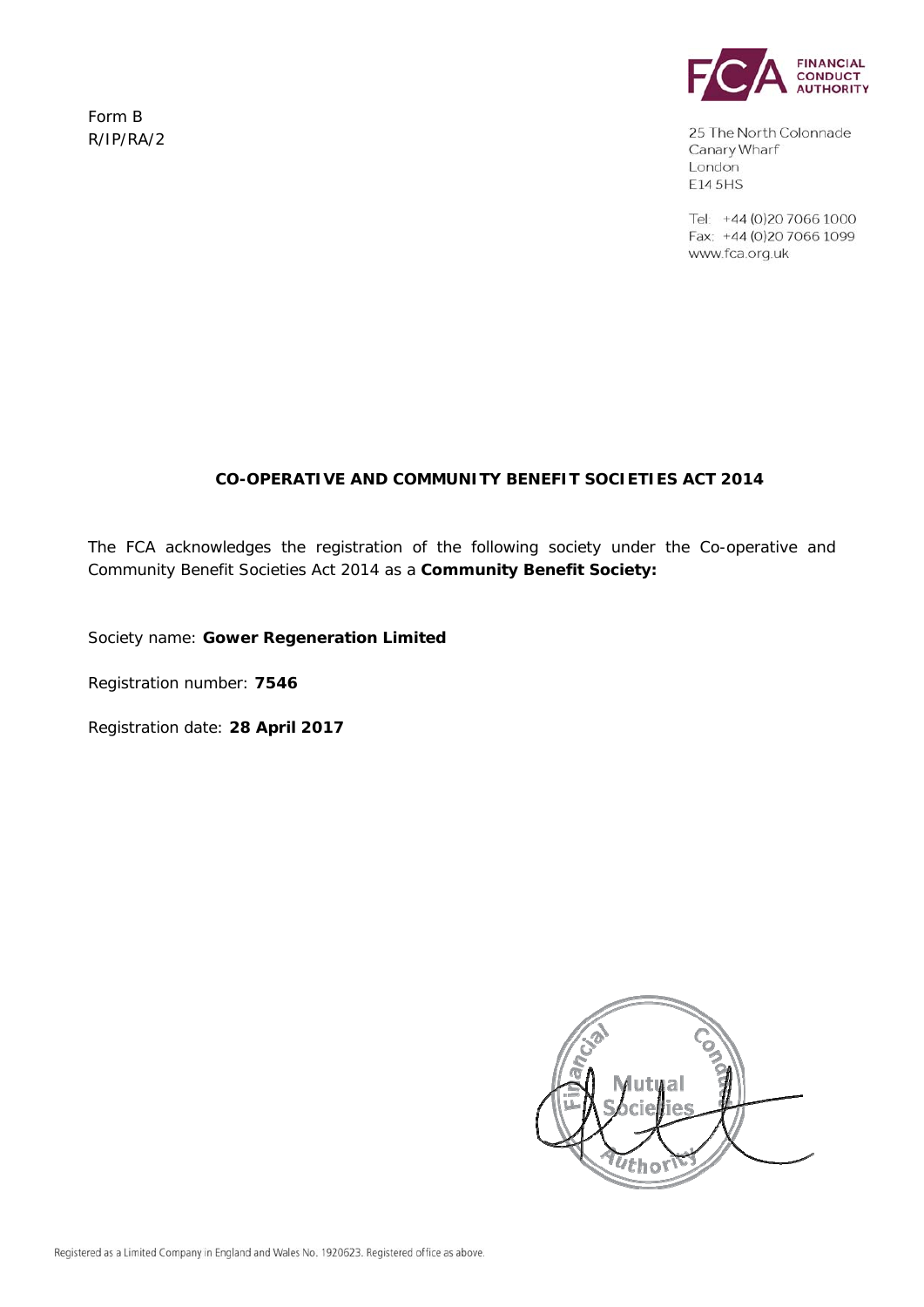#### **Co-operative and Community Benefit Societies Act 2014**

#### **Rules of**

#### **Gower Regeneration Limited**

#### **NAME**

1 The name of the society shall be Gower Regeneration Limited.

#### **REGISTERED OFFICE**

2 The registered office of the society shall be at Y Felin Ddwr Trust, Gower Heritage Centre, Parkmill, Swansea, Wales SA3 2EH.

#### **INTERPRETATIONS**

3 In these Rules:

"**Address**" means a postal address or, for the purposes of electronic communication, an email address or telephone number for receiving text messages;

"**the Act**" refers to the Co-operative and Community Benefit Societies Act 2014 or any act or acts amending or in substitution of it or them for the time being in force;

"**Auditor**" means a Person eligible for appointment as a company auditor under Part 42 of the Companies Act 2006;

"**the Board of Directors**" or "Board" means all those Persons appointed to perform the duties of directors of the Society;

"**Board Meeting**" includes, except where inconsistent with any legal obligation a physical meeting, a meeting held by electronic means and a meeting held by telephone;

"**Clear Days**" in relation to the period of notice does not include the day on which the meeting is to be held and the day on which the notice is handed to someone or left at their Address, or the day on which it is sent, is in the process of being sent and is assumed to be delivered;

"**Director**" means a director of the Society and includes any Person occupying the position of director, by whatever name called;

"**Document**" includes, unless otherwise stated, any document sent or supplied in electronic form;

"**Electronic Means**" shall include, for example, email, video links and secure authenticated website transactions;

"**Employee**" means anyone holding a contract of employment with the Society;

"**Extraordinary Resolution**" means, unless the context requires otherwise, those decisions requiring an extraordinary resolution as detailed under 'Resolutions' in these Rules;

"**Founder Member**" means a subscriber to these rules for the purposes of registration;

"**Member**" has the meaning as detailed under the section entitled 'Members' in these Rules;

"**Office Holder**" means a receiver, administrative receiver, liquidator, provisional liquidator or administrator of a Member of all or substantially all of the Member's assets;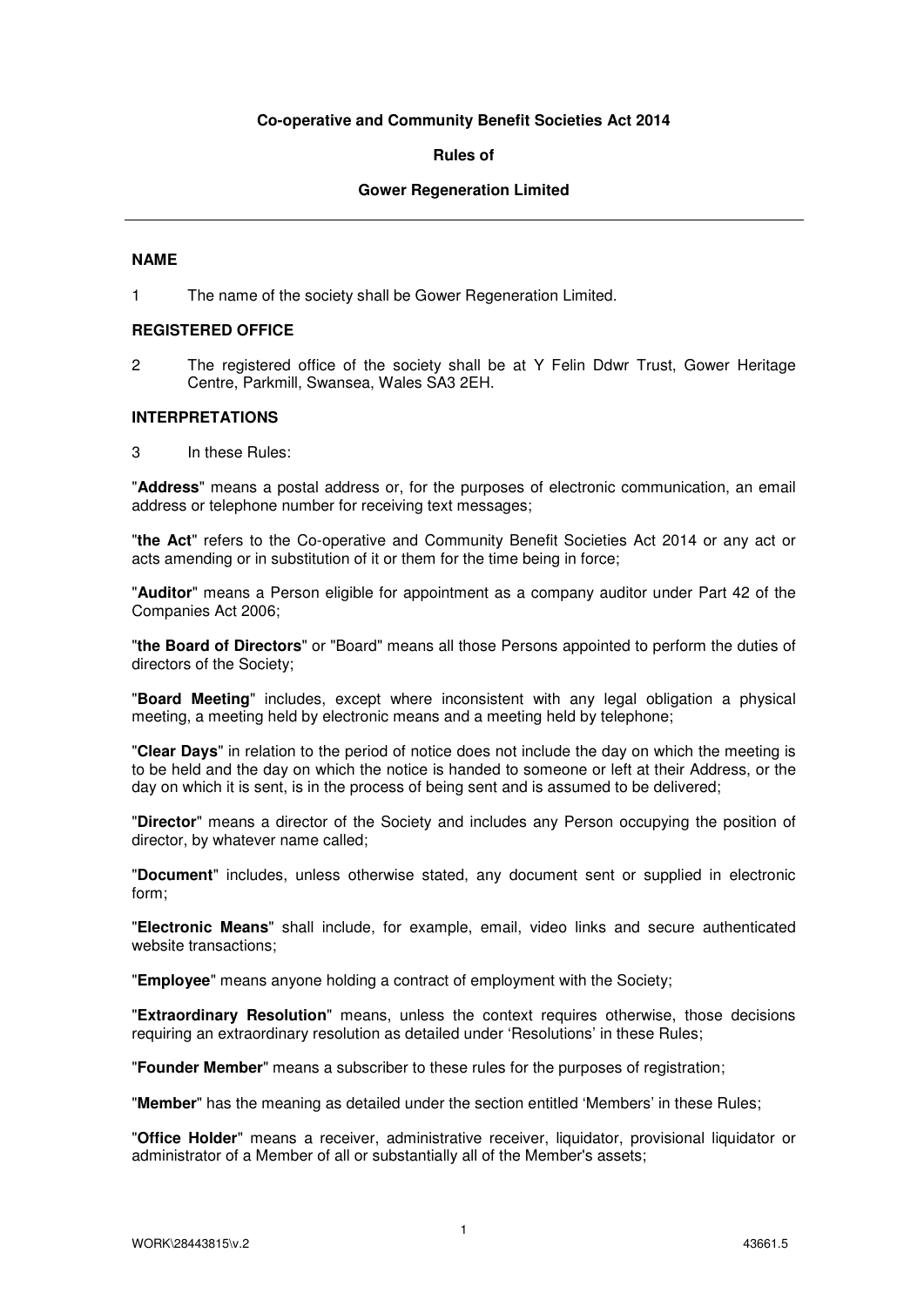"**Officer**" has the meaning as detailed under 'Officers' in these Rules;

"**Person**" means, unless the context requires otherwise, a natural person, unincorporated body, firm, partnership, corporate body or the nominee of an unincorporated body, firm, partnership or corporate body;

"**Registrar**" means the Financial Conduct Authority (FCA) or any body that succeeds its function;

"**Regulations**" has the meaning as detailed under 'Regulations' in these Rules;

"**Rules**" means these rules;

"**Secretary**" means any Person appointed to perform the duties of the secretary of the Society;

"**Society**" means the above named society;

"**Transferable**" means shares in the Society held by a Member that are transferable to another Person who also qualifies for membership of the Society in accordance with these Rules;

"**Withdrawable**" means shares with the associated right for the Member to withdraw and receive in return the value of their shares from the Society;

"**Writing**" means the representation or reproduction of words, symbols or other information in a visible form by any method or combination of methods, whether sent or supplied by Electronic Means or otherwise.

#### **OBJECTS**

4 The objects of the Society shall be to carry on any business for the benefit of the community in the County of Swansea by: generating renewable energy; reducing carbon emissions; facilitating the production of food, crafts and arts; creating opportunities for education about energy heritage and sustainable development; contributing to the regeneration of the area as a whole, with the specific intention of furthering the development of Gower Heritage Centre as a community resource hub and in its endeavours of engaging the public at large about any of the above.

5 The Society shall be owned and controlled by its Members on a fair and equitable basis.

#### **POWERS**

6 The Society may do all such lawful things as may further the Society's objects and, in particular, may borrow or raise funds for any purpose that is beneficial to the Society.

#### **BORROWING**

- 7 The Society shall have the power to borrow money from its Members and others in order to further its objects providing that the amount outstanding at any one time shall not exceed £10,000,000.
- 8 The Society shall have the power to mortgage or charge any of its property, including the assets and undertakings of the Society, present and future, and to issue loan stock, debentures and other securities for money borrowed or for the performance of any contracts of the Society or its customers or Persons having dealings with the Society.
- 9 The rate of interest on money borrowed, except on money borrowed by way of bank loan or overdraft or from a finance house or on mortgage from a building society or local authority, shall not exceed the minimum rate necessary in the opinion of the Board to obtain and retain the capital required to carry out the objects of the Society.
- 10 The Society may receive from any Person, donations or loans free of interest in order to further its objects but shall not receive money on deposit.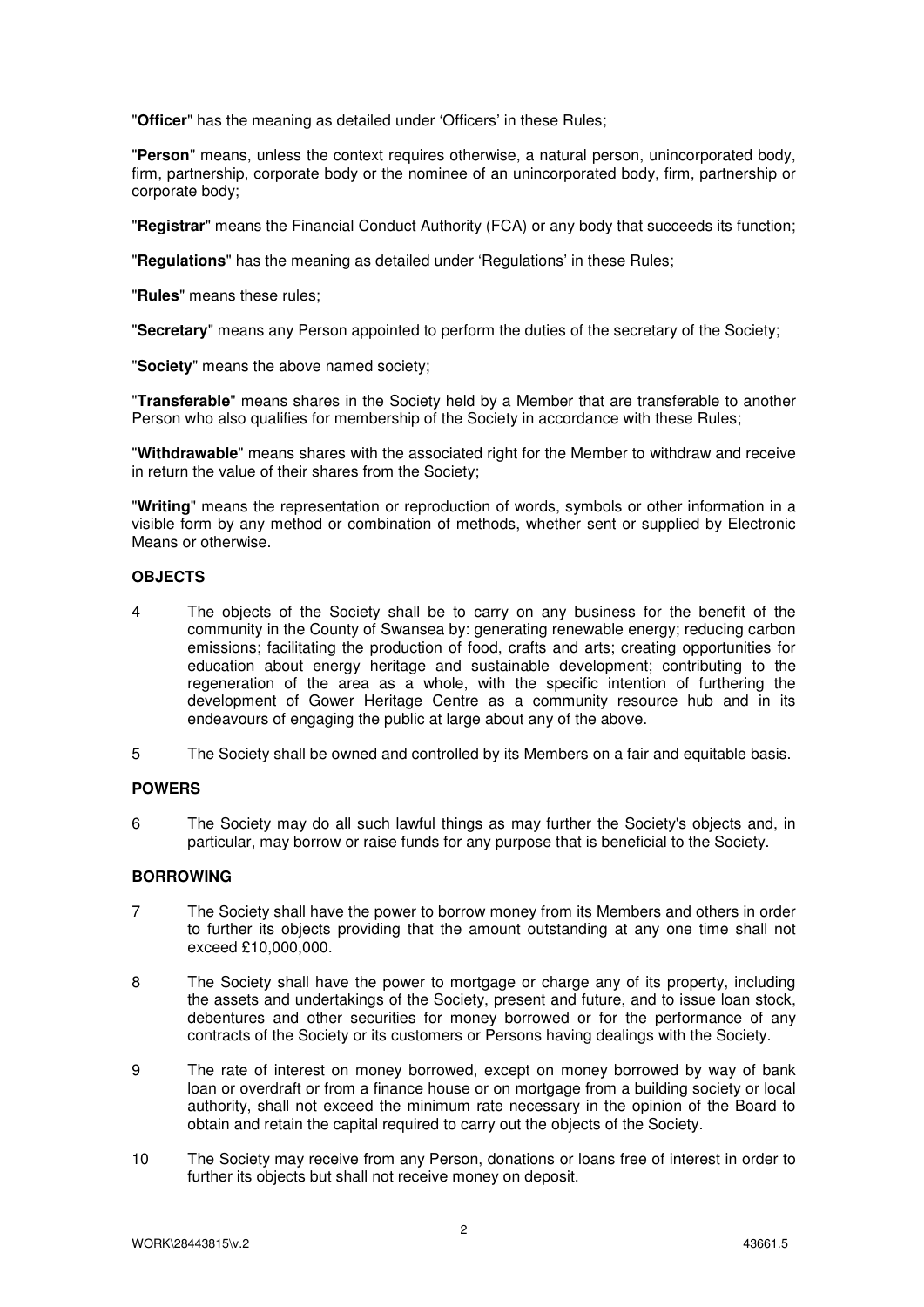#### **FINANCIAL SERVICES AND MARKETS ACT 2000 ACTIVITY**

11 The Society shall not engage in any activity by virtue of any of these Rules that would require a permission from the Registrar to carry on that activity without first having applied for and obtained such permission.

#### **INVESTMENT OF FUNDS**

12 The Society may invest any part of its funds in the manner set out in section 27 of the Act.

#### **MEMBERS**

13 The first Members of the Society will be the Founder Members. The Board may at its discretion admit to membership any individual, corporate body or nominee of an unincorporated body, firm or partnership who supports the objects of the Society and who has paid or agreed to pay any subscription or other sum due in respect of membership for the time being in force.

#### **Applications for Membership**

- 14 No natural person shall be admitted into membership of the Society unless they have attained the age of 16. All those wishing to become a Member must support the objects of the Society and complete an application for membership which shall include an application for at least one share in the Society. Such an application form must be approved by the Directors and the Directors must approve each application for membership.
- 15 A corporate body which is a Member shall by resolution of its governing body appoint a representative who may during the continuance of her/his appointment be entitled to exercise all such rights and powers as the corporate body would exercise if it were a natural person. Each such corporate body Member shall supply notification in Writing to the Society of its choice of representative.

#### **Member Commitment**

16 All Members agree to participate in general meetings and take an active interest in the operation and development of the Society and its business. Members have a duty to respect the confidential nature of the business decisions of the Society.

#### **Termination of Membership**

- 17 A Member shall cease to be a Member of the Society immediately that they:
	- (a) fail to hold the minimum shareholding; or
	- (b) fail to pay the annual subscription (if any) within 3 months of it falling due; or
	- (c) resign in Writing to the Secretary; or
	- (d) are expelled from membership in accordance with these Rules; or
	- (e) die, are wound up or go into liquidation.

#### **Expulsion from Membership**

18 A Member may be expelled for conduct prejudicial to the Society by an Extraordinary Resolution, provided that the grounds for expulsion have been specified in the notices calling the meeting and that the Member whose expulsion is to be considered shall be given the opportunity to make representations to the meeting or, at the option of the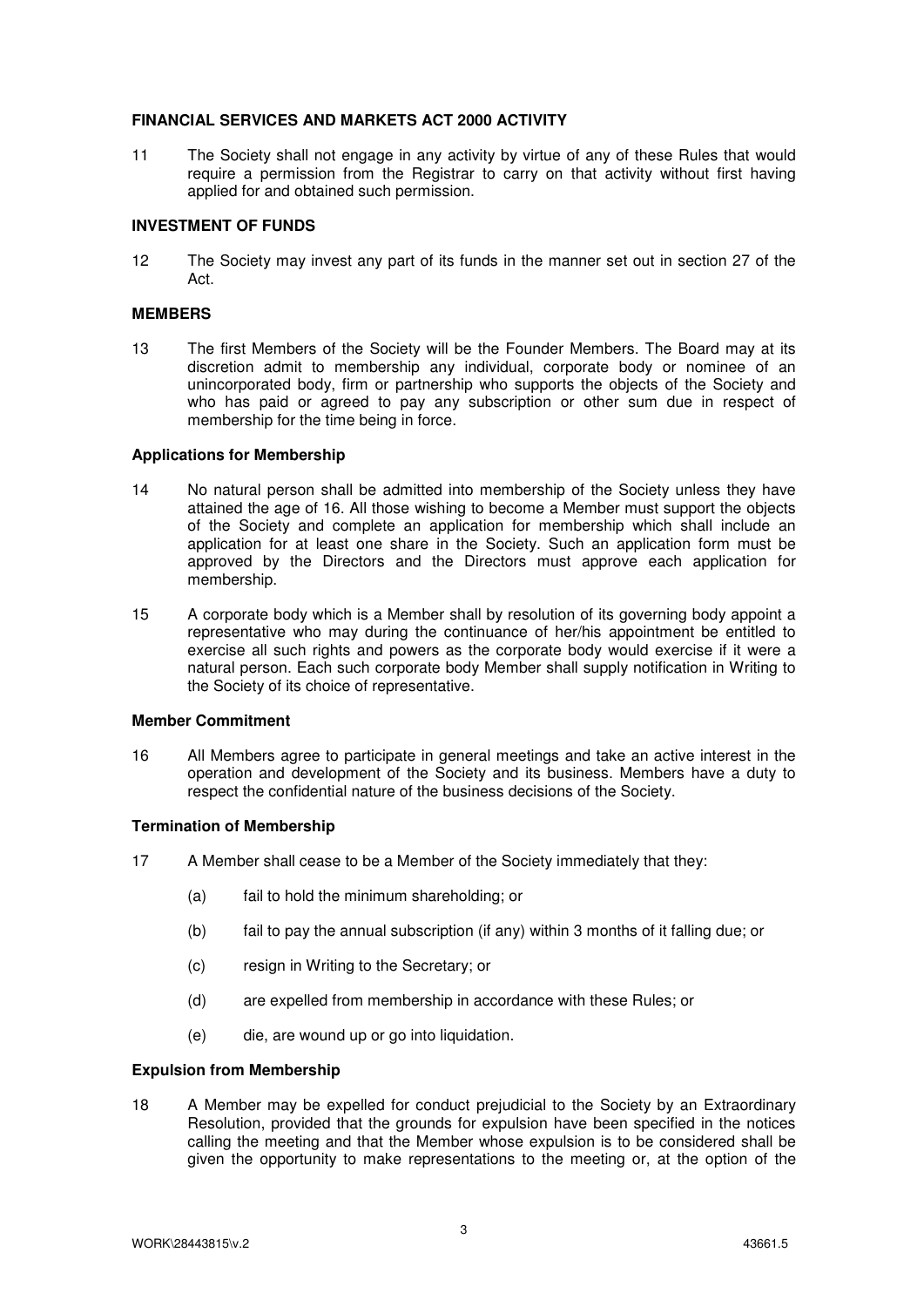Member, an individual who is there to represent them (who need not be a Member of the Society) has been allowed to make representations to the general meeting.

- 19 If on due notice having been served the Member fails to attend the meeting the meeting may proceed in the Member's absence.
	- (a) An expelled Member shall be paid the nominal value of shares held by them at the time of expulsion;
	- (b) No Member expelled from membership shall be re-admitted except by an Extraordinary Resolution.

#### **PROCEEDINGS ON DEATH OR BANKRUPTCY OF A MEMBER**

- 20 Upon a valid claim being made by:
	- (a) The personal representative of a deceased Member; or
	- (b) The trustee in bankruptcy of a Member who is bankrupt; or
	- (c) The Office Holder to any property in the Society belonging to such a Member, the Society shall transfer or pay property to which the Office Holder has become entitled as the Office Holder may direct them.
- 21 A Member may in accordance with the Act nominate any individual or individuals to whom any of her/his property in the Society at the time of her/his death shall be transferred, but such nomination shall only be valid to the extent of the amount for the time being allowed in the Act. On receiving a satisfactory proof of death of a Member who has made a nomination the Society shall, in accordance with the Act, either transfer or pay the full value of the property comprised in the nomination to the individual or individuals entitled thereunder.

#### **Share Capital**

- 22 The shares of the Society shall be of the nominal value of  $£1$ . The minimum shareholding required of a Member shall be defined as such number of fully paid shares as the Board may determine from time to time subject to the Act, or as may be required by a particular offer of shares, or, failing such determination or requirement, shall be one share.
- 23 A Member may apply for shares in tranches of shares which are smaller in number than the minimum shareholding, provided that any Member who does not achieve the minimum shareholding within 12 months of their first payment may, at the discretion of the Board, cease to be a Member. Any person ceasing to be a Member under this rule shall have the value of their shares as at the date on which they ceased to be a Member returned to them and the relevant shares shall be cancelled.
- 24 Applications for shares shall be made to the Board of the Society who shall allot to Members, upon their admission, the share or shares for which they have applied provided that the total number of shares allotted to any Member shall not exceed the maximum shareholding permitted by law. Shares shall be paid for in full on allotment.
- 25 If a Member who is required to withdraw from membership under these Rules is unable to transfer their shares and the right to withdraw shares has been suspended, then the nominal value of their share capital shall be converted into loan stock upon such terms as may be agreed between the Board and the Member, or their personal representative, trustee in bankruptcy, or Office Holder provided that such agreement shall require the repayment of the loan within a period not exceeding three years. If a Member does not execute a loan stock agreement required by the Board the defaulting Member shall be deemed to have irrevocably appointed any person nominated by the Board to be their agent and attorney to execute the loan stock agreement on his behalf.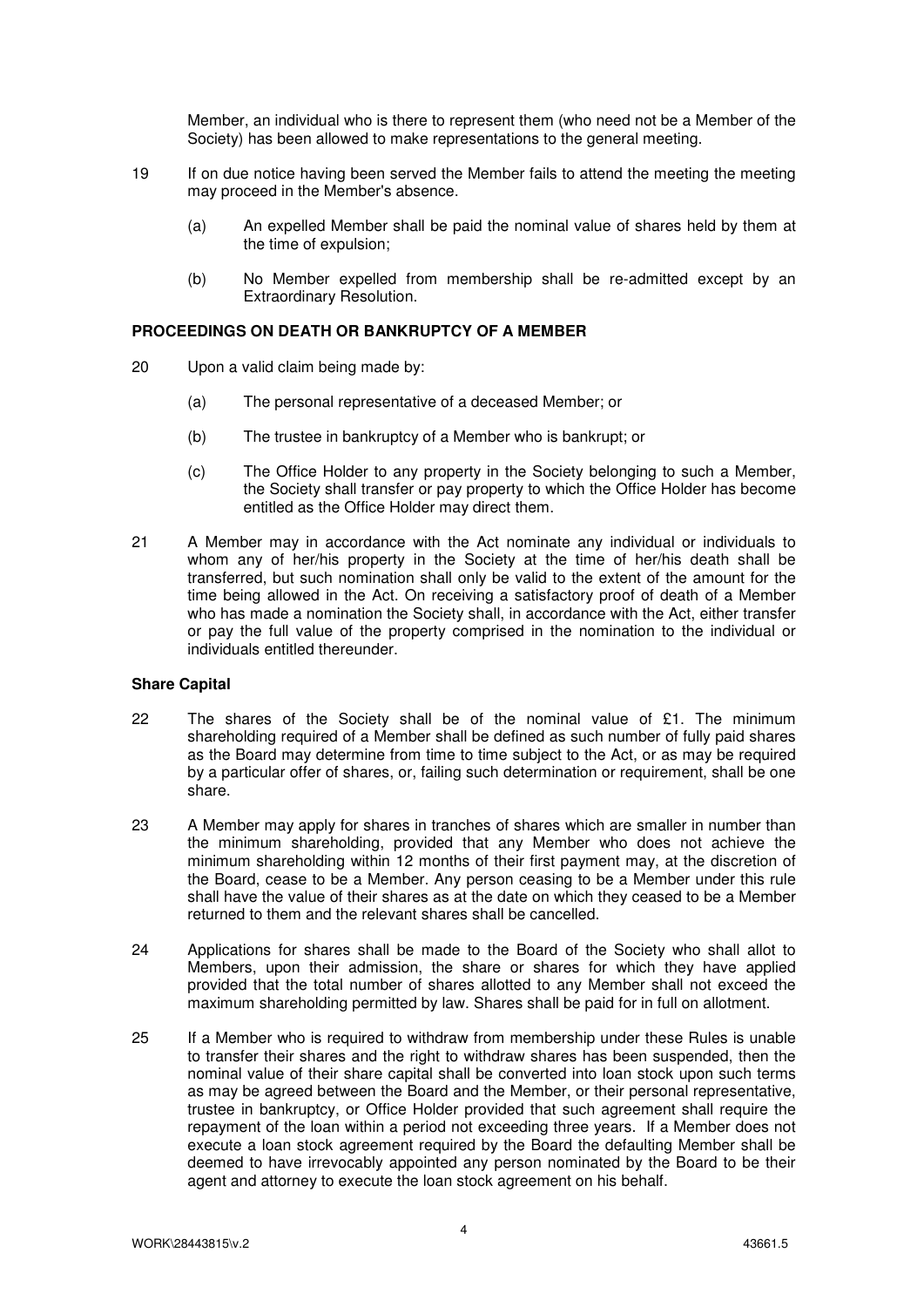- 26 Shares shall be Withdrawable only in accordance with the provisions of these Rules. Shares shall be non-Transferable except:
	- (a) on death or bankruptcy; or
	- (b) (in the case of an unincorporated organisation or partnership), on a change of nominee(s) and only to the new nominee(s).

#### **Withdrawal of share capital**

- 27 Shares may be withdrawn by Members upon giving three months' notice to the Society (though the Board retain sole discretion to return money paid for them), provided that:
	- (a) All withdrawals shall be paid in the order in which the notices were received by the Society;
	- (b) A Member shall not be entitled to withdraw shares which would leave them with less than the minimum shareholding, unless they intend to terminate their membership of the Society;
	- (c) The Board may waive the notice required for a withdrawal and may direct payment to be made without notice or on such shorter notice as they consider fit;
	- (d) The Board may, at their sole discretion, suspend the right to withdraw either wholly or partially, and either indefinitely or for a fixed period. The suspension shall extend and apply to all notices of withdrawal which have been received and remain unpaid at the time the Board suspends the right to withdraw. Where the suspension is for a fixed period, such period may be extended from time to time by the Board;
	- (e) During any period when the right of withdrawal has been suspended under the provision immediately above, the shares of deceased Members may, if the Board agree, be withdrawn by their personal representatives upon giving such notice as the Board may require;
	- (f) The amount to be paid to a Member on withdrawal shall be the amount paid up or credited on the shares to be withdrawn, except where the shares are subject to a reduction in their value in accordance with the provisions of these Rules;
	- (g) Interest shall be payable on any share in respect of which a notice of repayment has been given until the date of repayment.
- 28 Any share withdrawn in accordance with these Rules shall be cancelled.
- 29 Members may withdraw from the Society by withdrawing all their shares in the Society in accordance with these Rules or, if the right to withdraw has been suspended, by surrendering all their shares to the Society. Upon such surrender the Board may at their discretion pay to the withdrawing Member the amount paid up or credited on the shares surrendered.
- 30 The Society may deduct such reasonable sum to cover any administrative costs of withdrawal from the monies payable to a Member on the withdrawal of shares in the Society.

#### **Reduction in Share Values**

31 If the Society's Auditors (or any independent qualified accountants appointed for this purpose by the Board) certify at any time that the aggregate of the Society's liabilities plus the amount of its issued share capital exceeds its assets, then (unless in the meantime the excess has been removed) the Board may determine that the amount of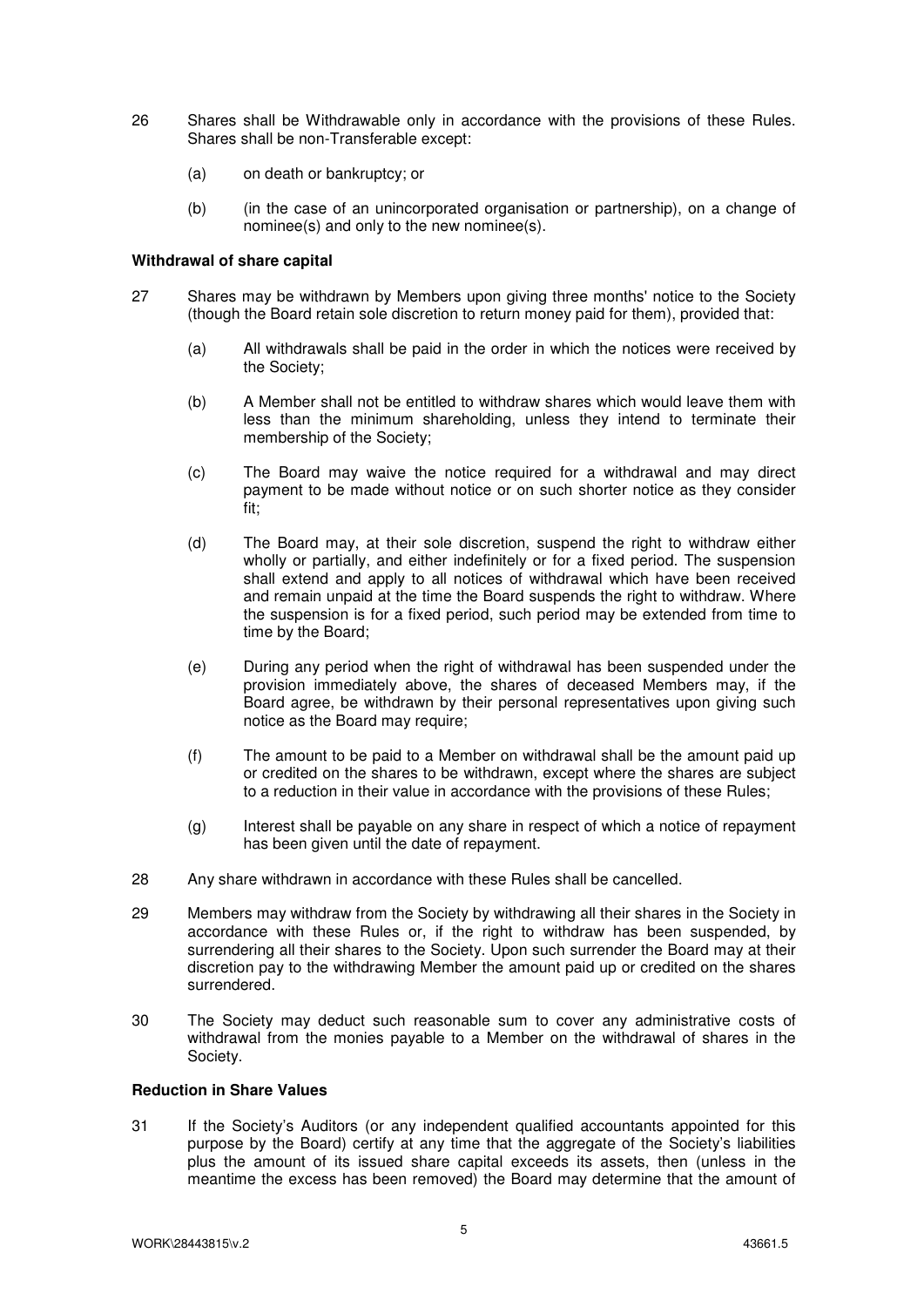this excess, or part of it, shall be apportioned among the Members in proportion to (but not beyond) the amount of the nominal value of the shares paid up and held by each Member. This apportionment shall be based on the value of the shares paid up and held by each Member at the close of business on the date of such determination. The value of shares held by each Member shall be reduced accordingly for the purposes of withdrawal of shares, provided that the value of shares held by any Member shall not be reduced below the minimum shareholding as specified in these Rules.

#### **Lien on Shares and Right of Offset**

32 The Society shall have a lien on the shares of a Member for any debt due to it by the Member and may offset any sum standing to the Member's credit with the Society in or towards payment of such debt.

#### **GENERAL MEETINGS**

- 33 The Society shall, within six months of the end of each financial year, hold a general meeting of the Members as its annual general meeting and shall specify the meeting as such in the notice calling it.
- 34 The business of an annual general meeting shall comprise, where appropriate:
	- (a) the receipt of the accounts and balance sheet and of the reports of the Board and Auditor (if any);
	- (b) the appointment of an Auditor, if required;
	- (c) the election of the Board or the results of the election if held previously by ballot;
	- (d) the application of profits;
	- (e) the transaction of any other business included in the notice convening the meeting.

#### **Calling a General Meeting**

- 35 The Secretary, at the request of the Board of Directors may convene a general meeting of the Society. The purpose of the general meeting shall be stated in the notice of the meeting.
- 36 The Board of Directors upon an application signed by one-tenth of the total number of Members, or 100 Members, whichever is the lesser, delivered to the registered office of the Society, shall convene a general meeting. The purpose of the general meeting shall be stated in the application for and notice of the meeting. No business other than that stated in the notice of the meeting shall be conducted at the meeting.
- 37 If within one month from the date of the receipt of the application the Board have not convened a general meeting to be held within six weeks of the application, any three Members of the Society acting on behalf of the signatories to the application may convene a general meeting, and shall be reimbursed by the Society for any costs incurred in convening such a meeting.

#### **Notices**

- 38 The Directors shall call the annual general meeting giving 14 Clear Days' notice to all Members. All other general meetings shall be convened with at least 14 Clear Days' notice but may be held at shorter notice if so agreed in Writing by 90% of the Members.
- 39 Notices of meetings shall either be given to Members personally or sent to them at their Address or alternatively, if so agreed by the Society in general meeting, notices of general meetings may be displayed conspicuously at the registered office and in all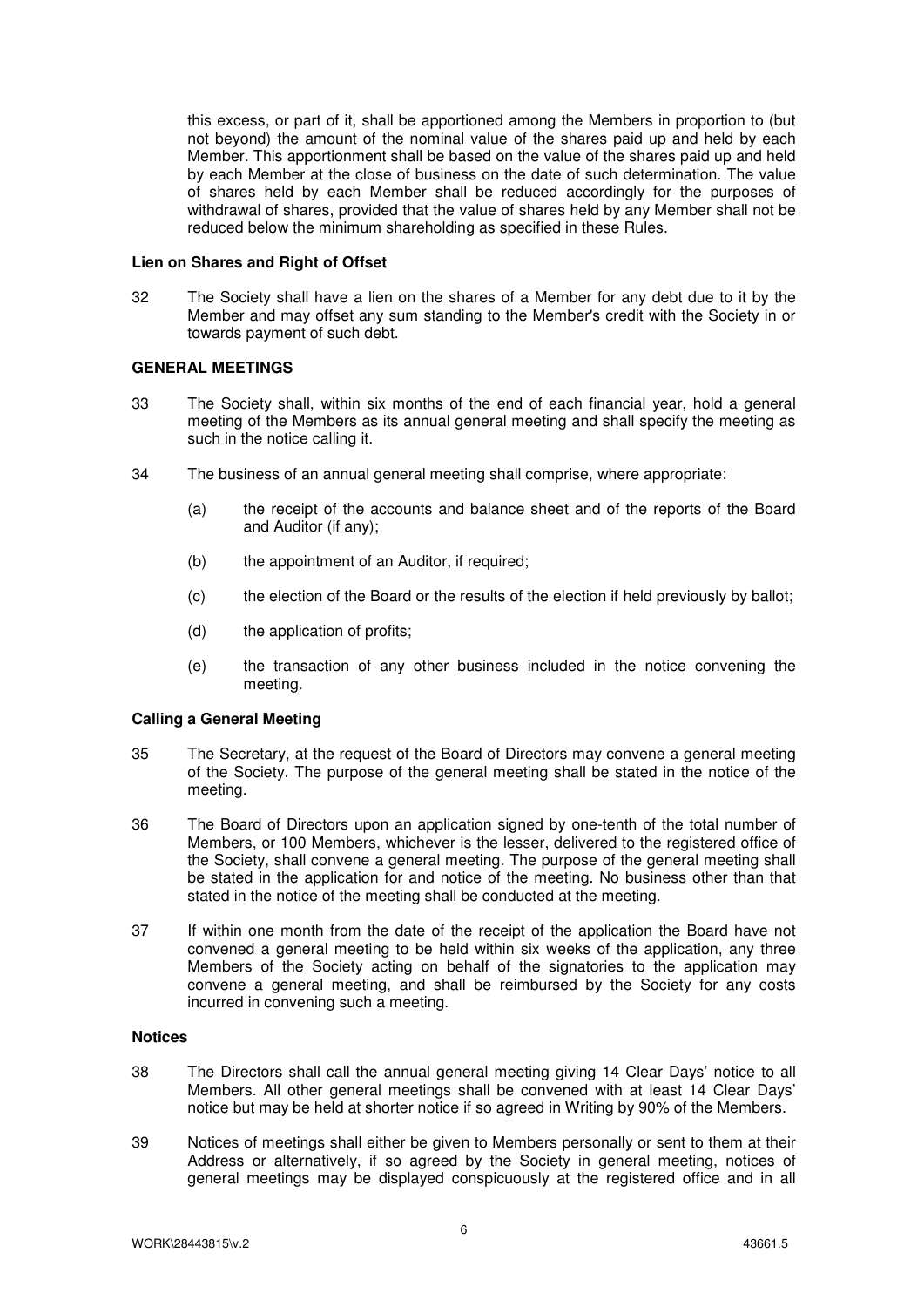other places of business of the Society to which Members have access. Notices shall specify the date, time and place at which the meeting is to be held, and the business which is to be transacted at that meeting. A general meeting shall not transact any business other than that specified in the notices calling the meeting.

- 40 A notice sent to a Member's Address shall be deemed to have been duly served 48 hours after its posting or, in the case of email, at the time of transmission. The accidental omission to send any notice to or the non-receipt of any notice by any Person entitled to receive notice shall not invalidate the proceedings at the meeting.
- 41 All notices shall specify the date, time and place of the meeting along with the general nature of business to be conducted and any proposed resolutions.
- 42 If the Society has appointed an Auditor in accordance with these Rules they shall be entitled to attend general meetings of the Society and to receive all notices of and communications relating to any general meeting which any Member of the Society is entitled to receive. The Auditor shall be entitled to be heard at any meeting on any part of the business of the meeting which is of proper concern to an Auditor.

#### **Quorum**

43 No business shall be transacted at a general meeting unless a quorum of Members is present which shall include those Members not present in Person. Unless amended by Extraordinary Resolution, a quorum shall be 3 Members.

#### **Chairing General Meetings**

44 The chairperson of the Society shall facilitate general meetings. If s/he is absent or unwilling to act at the time any meeting proceeds to business then the Members present shall choose one of their number to be the chairperson for that meeting.

#### **Attendance and Speaking at General Meetings**

- 45 A Member is able to exercise the right to speak at a general meeting and is deemed to be in attendance when that Person is in a position to communicate to all those attending the meeting. The Directors may make whatever arrangements they consider appropriate to enable those attending a general meeting to exercise their rights to speak or vote at it including by Electronic Means. In determining attendance at a general meeting, it is immaterial whether any two or more Members attending are in the same place as each other, provided that they are able to communicate with each other.
- 46 The chairperson of the meeting may permit other Persons who are not Members of the Society to attend and speak at general meetings, without granting any voting rights.

#### **Adjournment**

- 47 If a quorum is not present within half an hour of the time the general meeting was due to commence, or if during a meeting a quorum ceases to be present, the chairperson must adjourn the meeting. If within half an hour of the time the adjourned meeting was due to commence a quorum is not present, the Members present shall constitute a quorum.
- 48 The chairperson of a general meeting may adjourn the meeting whilst a quorum is present if:
	- (a) the meeting consents to that adjournment; or
	- (b) it appears to the chairperson that an adjournment is necessary to protect the safety of any Persons attending the meeting or to ensure that the business of the meeting is conducted in an orderly manner.
- 49 The chairperson must adjourn the meeting if directed to do so by the meeting.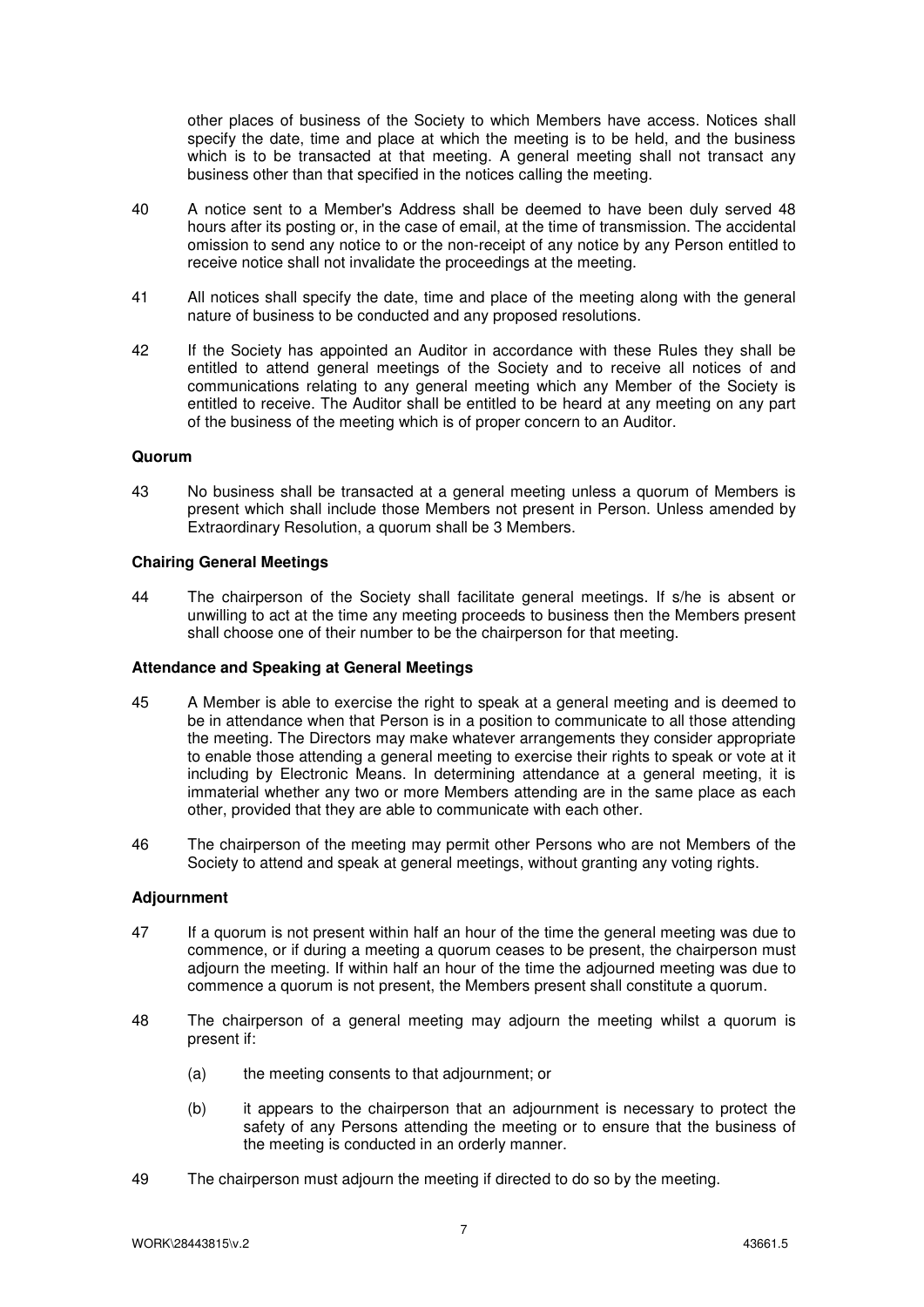- 50 When adjourning a meeting the chairperson must specify the date, time and place to which it will stand adjourned or that the meeting is to continue at a date, time and place to be fixed by the Directors.
- 51 If the meeting is adjourned for 14 days or more, at least 7 Clear Days' notice of the adjourned meeting shall be given in the same manner as the notice of the original meeting.
- 52 No business shall be transacted at an adjourned meeting other than business which could properly have been transacted at the meeting if the adjournment had not taken place.

#### **Voting**

- 53 A resolution put to the vote at a general meeting shall be decided on a show of hands unless a ballot is demanded in accordance with these Rules. A declaration by the chairperson that a resolution has on a show of hands been carried or lost with an entry to that effect recorded in the minutes of the general meeting shall be conclusive evidence of the result. Proportions or numbers of votes in favour for or against need not be recorded.
- 54 In the case of an equality of votes, whether on a show of hands or a poll, the chairperson shall not have a second or casting vote and the resolution shall be deemed to have been lost.

#### **Ballot**

- 55 A ballot on a resolution may be demanded before or on the declaration of the result of the show of hands by three Members at a general meeting.
- 56 If a ballot is duly demanded it shall be taken in such a manner as the chairperson directs, provided that no Member shall have more than one vote, and the result of the ballot shall be deemed to be the resolution of the meeting at which the ballot was demanded.
- 57 The demand for a ballot shall not prevent the continuance of a meeting for the transaction of any other business than the question upon which a ballot has been demanded. The demand for a ballot may be withdrawn.

#### **Resolutions**

- 58 Decisions at general meetings shall be made by passing resolutions:
	- (a) The following decisions must be made by Extraordinary Resolution:
		- (i) decisions to expel Members;
		- (ii) any amendment to the Society's Rules, subject always to regulation 7 of the Community Benefit Societies (Restriction on use of Assets) Regulations 2006, which has the effect of making the 'Application of Profits' rule dealing with the restriction on use of assets irrevocable.]
		- (iii) the decision to wind up the Society.
	- (b) All other decisions shall be made by ordinary resolution.
- 59 An Extraordinary Resolution is one passed by a majority of not less than 75% of votes cast at a general meeting and an ordinary resolution is one passed by a simple majority (more than 50%) of votes cast.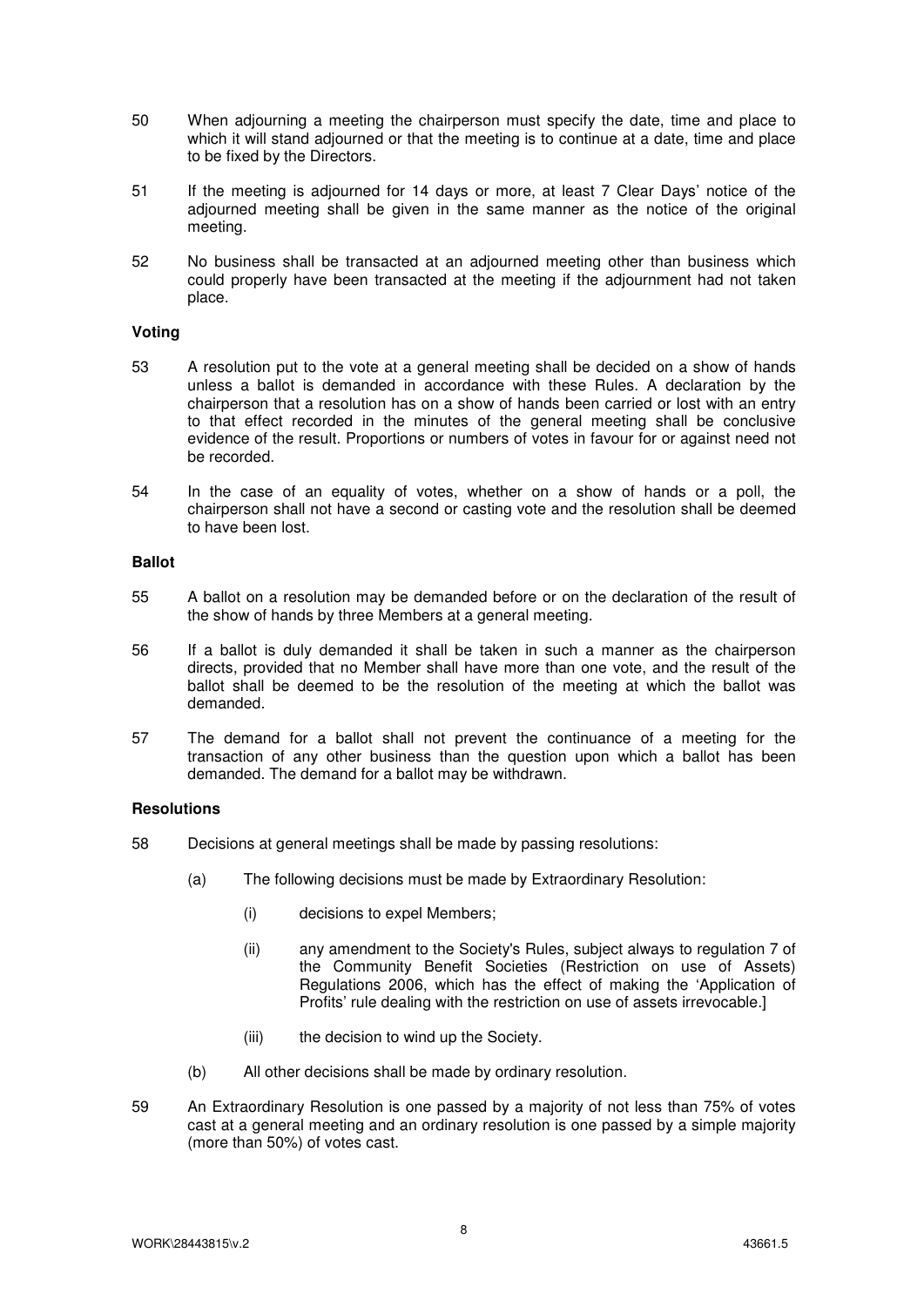60 Resolutions may be passed at general meetings or by written resolution. A written resolution may consist of several identical Documents, each signed by one or more Members.

#### **DIRECTORS**

- 61 The Society shall have a Board of Directors comprising not less than three Directors.
- 62 The initial Directors of the Society from registration until the first annual general meeting shall be appointed by the Founder Members.
- 63 Only natural persons who are aged 18 years or more may serve on the Board of Directors.
- 64 The Board of Directors shall be elected by and from the Society's Members. The maximum number of Directors serving on the Board shall be determined by a general meeting of the Society from time to time.
- 65 The composition of the Board shall be as follows:
	- (a) at least two thirds of the Board of Directors shall be elected by and from the Society's Members; and
	- (b) up to one third of the Board of Directors at any one time may be elected by noninvesting Members as long as such Directors have relevant professional expertise or are a key stakeholder in the Society's activities.

#### **Retirement Cycle**

66 At the first annual general meeting all elected Directors shall stand down. At every subsequent annual general meeting one-third of the elected Directors, or if their number is not a multiple of three then the number nearest to one-third, shall retire from office. The Directors to retire shall be the Directors who have been longest in office since their last election. Where Directors have held office for the same amount of time the Directors to retire shall be decided by lot. A retiring Director shall be eligible for re-election.

#### **Co-option of Directors**

- 67 In addition the Board of Directors may co-opt up to two external independent Directors who need not be Members and are selected for their particular skills and/or experience. Such external independent Directors shall serve a fixed period determined by the Board of Directors at the time of the co-option, subject to a review at least every 12 months. External independent Directors may be removed from office at any time by a resolution of the Board of Directors.
- 68 The Board of Directors may at any time fill a casual vacancy on the Board by co-option. Co-opted individuals must be Members of the Society and will hold office as a Director only until the next annual general meeting.

#### **Powers and Duties of the Board of Directors**

- 69 The business of the Society shall be managed by the Board who may exercise all such powers of the Society as may be exercised and done by the Society and as are not by statute or by these Rules required to be exercised or done by the Society in general meeting.
- 70 All decisions made by a meeting of the Board of Directors or by any person acting as a Director shall remain valid even if it is later discovered that there was some defect in the Director's appointment or that the individual had previously been disqualified from acting as a Director.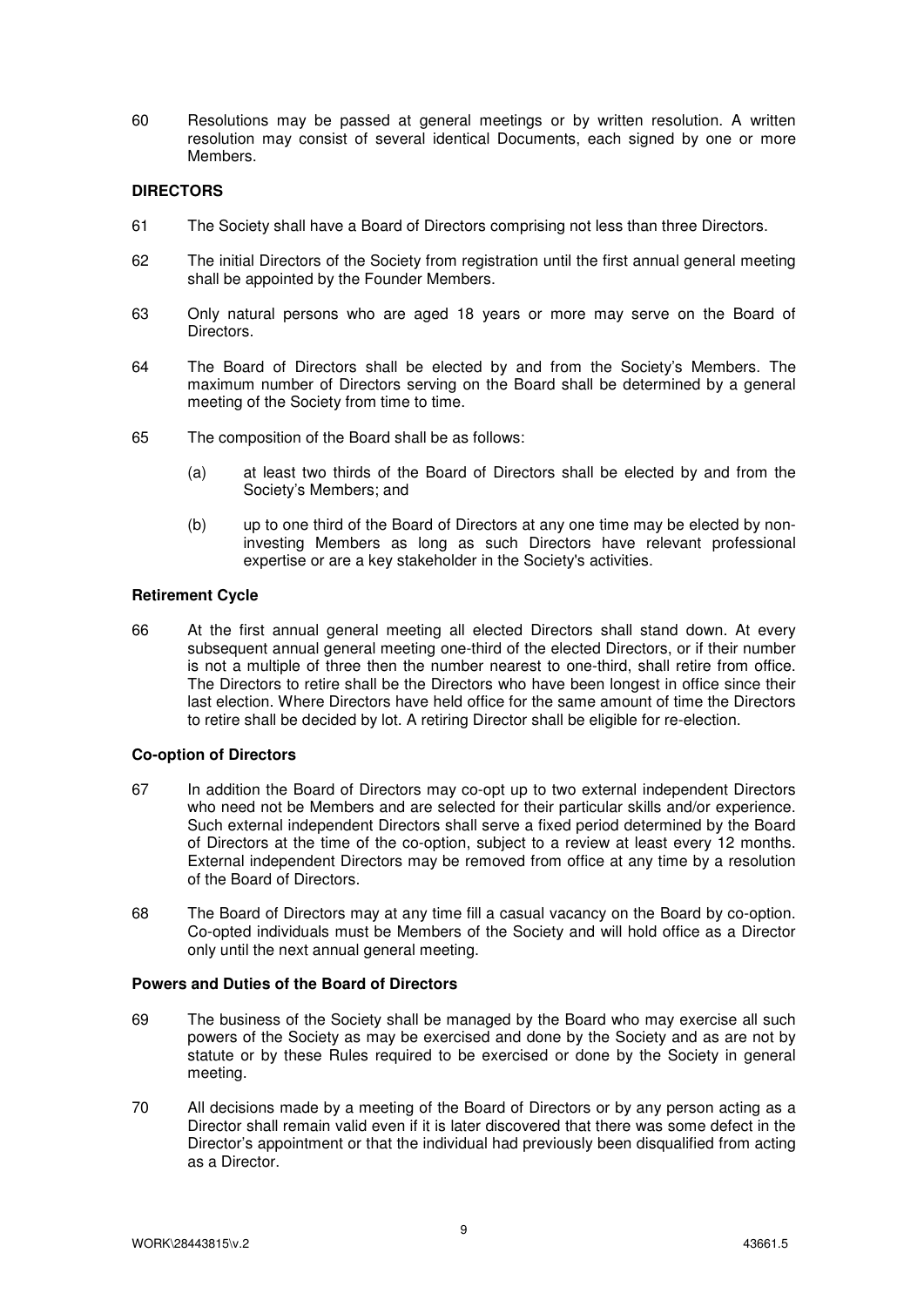- 71 All cheques, promissory notes, drafts, bills of exchange and other negotiable instruments, and all receipts for monies paid to the Society shall be signed, drawn, accepted, endorsed, or otherwise executed in such manner as the Board shall from time to time direct.
- 72 Without prejudice to its general powers, the Board may exercise all the powers of the Society to borrow money and to mortgage or charge its undertaking and property or any part of it and to issue debentures and other securities whether outright or as security for any debt, liability or obligation of the Society or of any third party.
- 73 No Regulation made by the Society in general meeting shall invalidate any prior act of the Board which would have been valid had that Regulation not been made.

#### **Delegation**

- 74 Subject to these Rules, the Directors may delegate any of the powers which are conferred on them under these Rules to any Person or committee consisting of Members of the Society, by such means, to such an extent, in relation to such matters and on such terms and conditions as they think fit.
- 75 The Directors may specify that any such delegation may authorise further delegation of the powers by any Person to whom they are delegated.
- 76 The Directors may revoke any delegation in whole or in part or alter any terms and conditions.

#### **Sub-Committees**

- 77 A sub-committee to which the Directors delegate any of their powers must follow procedures which are based as far as they are applicable on those provisions of these Rules which govern the taking of decisions by Directors.
- 78 The Directors may make Regulations for all or any sub-committees, provided that such Regulations are not inconsistent with these Rules.
- 79 All acts and proceedings of any sub-committee must be fully and promptly reported to the Directors.

# **PROCEEDINGS OF THE BOARD OF DIRECTORS**

#### **Calling a Meeting of the Board of Directors**

80 Any Director may, and the Secretary on the requisition of a Director shall, call a meeting of the Board of Directors by giving reasonable notice of the meeting to all Directors. Notice of any meeting of the Board of Directors must indicate the date, time and place of the meeting and, if the Directors participating in the meeting will not be in the same place, how they will communicate with each other.

#### **Proceedings of a Meeting of the Board of Directors**

- 81 The Board of Directors may meet together for the despatch of business, adjourn and otherwise regulate their meetings as they think fit.
- 82 A Director is able to exercise the right to speak at a meeting of the Board of Directors and is deemed to be in attendance when that person is in a position to communicate to all those attending the meeting. The Directors may make whatever arrangements they consider appropriate to enable those attending a meeting of the Board of Directors to exercise their rights to speak or vote at it including by Electronic Means. In determining attendance at a meeting of the Board of Directors, it is immaterial whether any two or more Directors attending are in the same place as each other.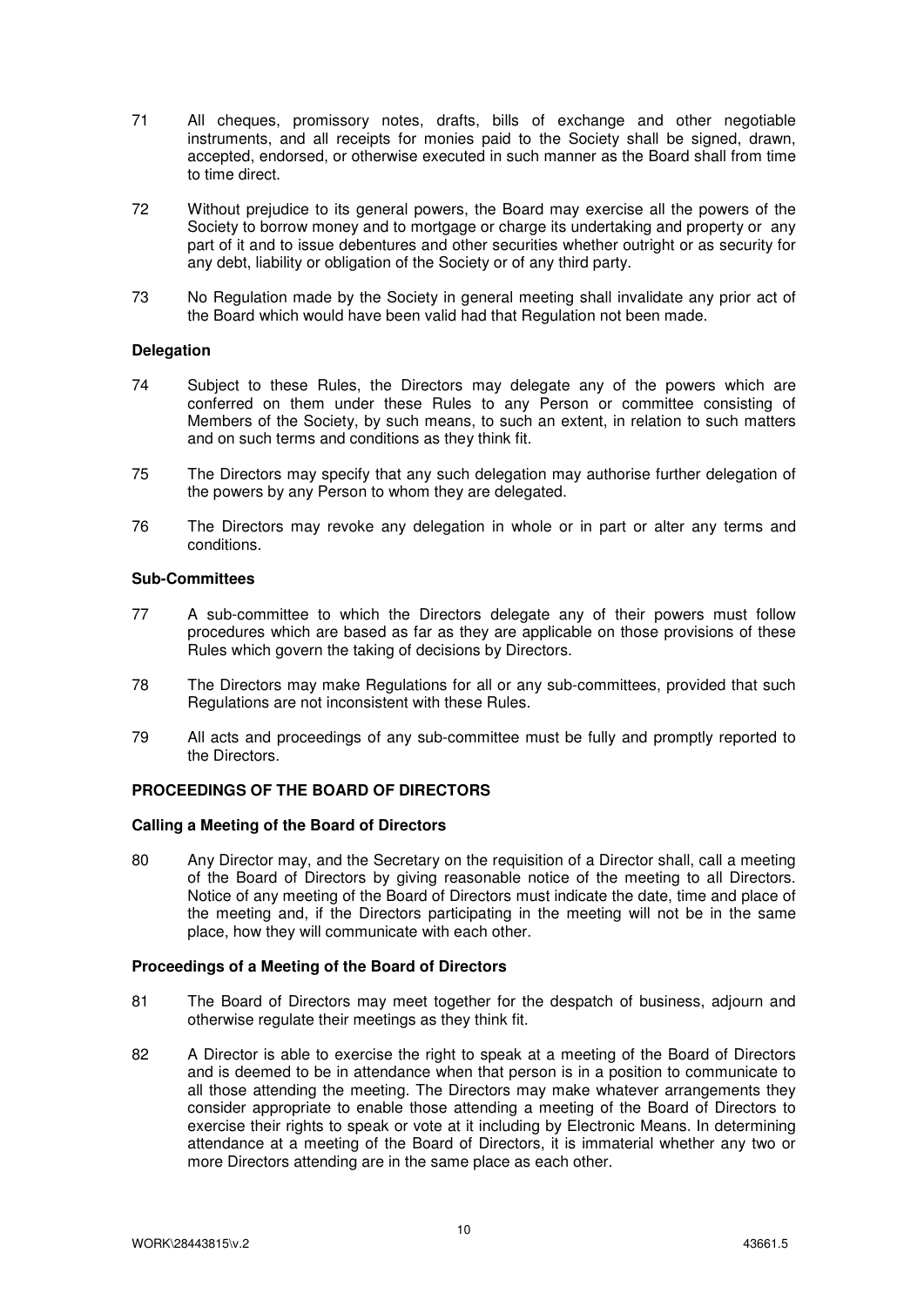- 83 Questions arising at any meetings of the Board shall be decided by a majority of votes. In the case of an equality of votes the status quo shall be maintained and the Board of Directors may choose to refer the matter to a general meeting of the Society.
- 84 A written resolution, circulated to all Directors and signed by a simple majority (51%) of Directors, shall be valid and effective as if it had been passed at a Board meeting duly convened and held. A written resolution may consist of several identical

#### **Documents signed by one or more Directors.**

85 The Board of Directors may, at its discretion, invite other Persons to attend its meetings with or without speaking rights and without voting rights. Such attendees will not count toward the quorum.

#### **Quorum**

- 86 The quorum necessary for the transaction of business at a meeting of the Board of Directors shall be 50% of the Directors or 3 Directors, whichever is the greater and shall include those Directors not present in person.
- 87 If at any time the total number of Directors in office is less than the quorum required, the Directors are unable to take any decisions other than to appoint further Directors or to call a general meeting so as to enable the Members to appoint further Directors.

#### **Chairing Board Meetings**

88 The chairperson shall facilitate meetings of the Board of Directors. If s/he is absent or unwilling to act at the time any meeting proceeds to business then the Directors present shall choose one of their number to be the chairperson for that meeting.

#### **Declaration of Interest**

89 A Director shall declare an interest in any contract or matter in which s/he has a personal, material or financial interest, whether directly or indirectly, and shall (provided that such declaration has been made) be entitled to vote in respect of such contract or matter, provided that nothing shall prevent a Director voting in respect of her/his terms and conditions of employment or any associated matter.

#### **Expenses**

90 The Society may pay any reasonable expenses which the Directors properly incur in connection with their attendance at meetings or otherwise in connection with the exercise of their powers and the discharge of their responsibilities in relation to the Society.

#### **Termination of a Director's Appointment**

- 91 A person ceases to be a Director of the Society as soon as:
	- (a) that person is removed from office by a resolution of the Board of Directors, where the person is a co-opted Director appointed for their particular skills and/or experience;
	- (b) **t**hat person ceases to hold that office or that office ceases to exist, where the person is a Director ex officio;
	- (c) **t**he organisation they are representing removes their endorsement of them;
	- (d) the organisation they are representing ceases to exist;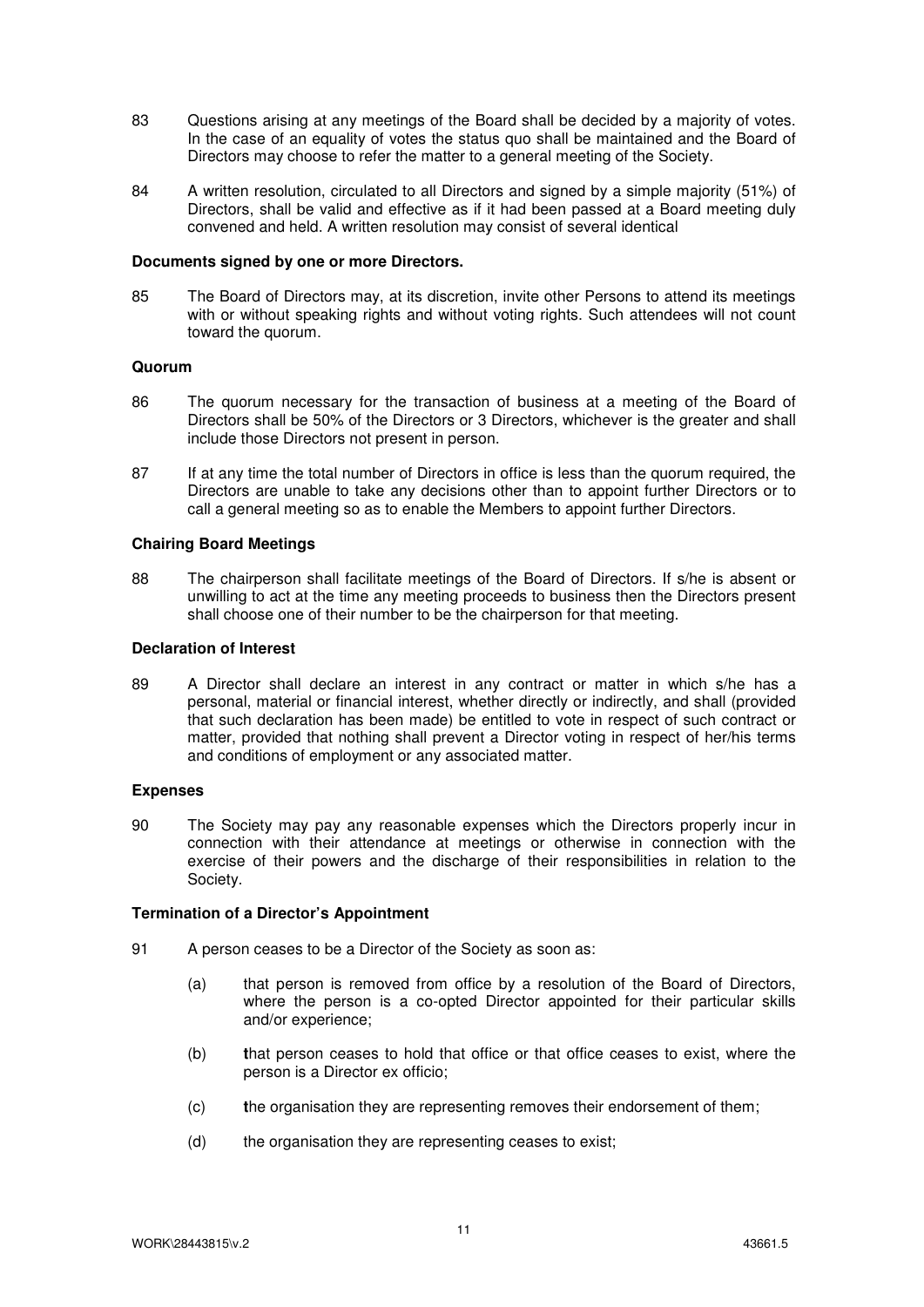- (e) that person resigns from office in Writing to the Secretary of the Society, and such resignation has taken effect in accordance with its terms;
- (f) that person is removed from office by an ordinary resolution of the Society in general meeting, the notices for which specified that the question of the Director's removal was to be considered;
- (g) that person is prohibited from being a Director by law;
- (h) that person is disqualified from acting as a trustee by virtue of sections 178 and 179 of the Charities Act 2011 (or any statutory re-enactment or modification of those provisions);
- (i) a bankruptcy order is made against that person;
- (j) in the written opinion, given to the Society, of a registered medical practitioner treating that person, he or she has become physically or mentally incapable of acting as a Director and may remain so for more than three months.

#### **OFFICERS**

92 The Board shall elect from among their own number a chairperson and Secretary and such other Officers as they may from time to time decide. These Officers shall have such duties and rights as may be bestowed on them by the Board or by law and any Officer so appointed may be removed by the Board. A serving Officer who is not reelected to the Board at the annual general meeting shall nevertheless continue in office until the first Board meeting following the annual general meeting.

#### **DISPUTES**

93 In the event of a dispute between the Society or its Board and a Member of the Society or a former Member, such dispute shall be referred to an independent arbitrator whose appointment is acceptable to both parties to the dispute or in the absence of agreement to be nominated by the Secretary General of Co-operatives UK (or any role or body that succeeds to its function). The decision of such an arbitrator shall be binding. In the event that a dispute cannot, for whatever reason, be concluded by reference to an arbitrator, the matter may be referred to the county court (or in Scotland, to the sheriff). Any Person bringing a dispute must, if so required, deposit with the Society a reasonable sum (not exceeding £100) to be determined by the Board. The arbitrator will decide how the costs of the arbitration will be paid and what should be done with the deposit.

#### **REGULATIONS**

94 The Society in a general meeting, or the Board of Directors, may from time to time make, adopt and amend such Regulations in the form of bye-laws, standing orders, secondary rules or otherwise as they think fit for the management, conduct and regulation of the affairs of the Society and the proceedings and powers of the Board of Directors and sub-committees. Such Regulations (if any) shall be made available to Members. No Regulation shall be made which is inconsistent with these Rules or the Act. All Members of the Society and the Board of Directors shall be bound by such Regulations whether or not they have received a copy of them.

#### **LIABILITY OF MEMBERS**

95 The liability of a Member is limited to the amount of their shareholding.

#### **PAYMENT OF INTEREST ON SHARE CAPITAL**

96 In order to meet its obligation to carry on its business for the benefit of the community, the Society may raise share capital as required to carry out its objects and may pay interest on Members' share capital at such rate as may be determined by the Board from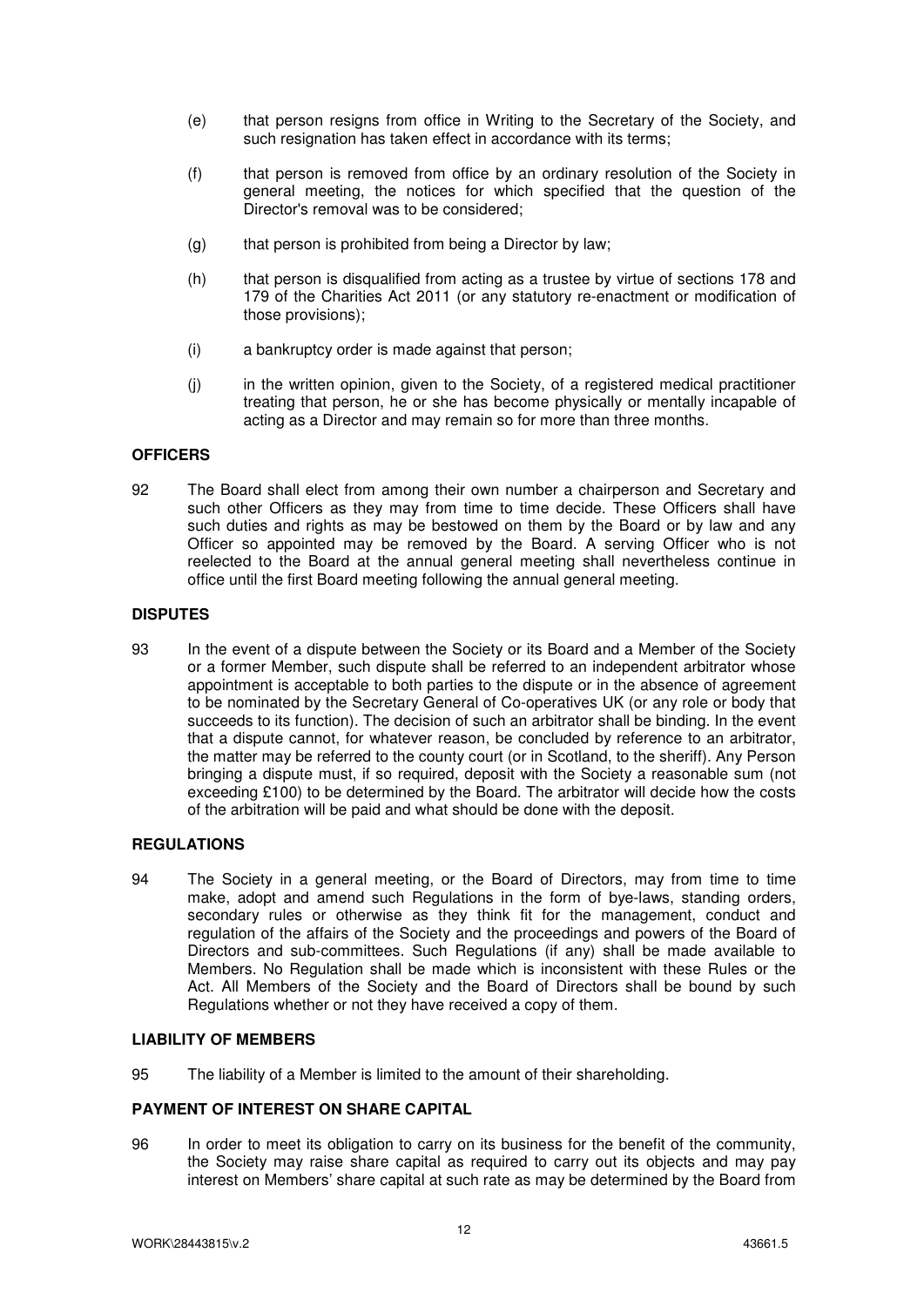time to time, provided that the rate of interest paid does not exceed the minimum rate necessary in the opinion of the Board to obtain the required share capital and thereafter to retain it.

#### **APPLICATION OF PROFITS**

- 97 Any profits of the Society shall be applied as follows in such proportions and in such manner as may be decided by the Society at the annual general meeting:
	- (a) to a general reserve for the continuation and development of the Society; or
	- (b) to making payment for social or community purposes within the community served by the Society.

#### **ASSET LOCK**

- 98 Pursuant to regulations made under section 1 of the Co-operatives and Community Benefit Societies Act 2003 all of the Society's assets are subject to a restriction on their use. The Society must not use or deal with its assets except:
	- (a) where the use or dealing is, directly or indirectly, for a purpose that is for the benefit of the community;
	- (b) to pay a Member of the Society the value of his withdrawable share capital or interest on such capital;
	- (c) to make a payment pursuant to sections 36 (payments in respect of persons lacking capacity) 37 (nomination by Members of entitlement to property in Society on Member's death), 40 (death of a Member: distribution of property not exceeding £5,000) of the Act;
	- (d) to make a payment in accordance with the Rules of the Society to trustees of the property of bankrupt Members or, in Scotland, Members whose estate has been sequestrated;
	- (e) where the Society is to be dissolved or wound up, to pay its creditors; or
	- (f) to transfer its assets to one or more of the following:
		- (i) a prescribed community benefit society whose assets have been made subject to a restriction on use and which will apply that restriction to any assets so transferred;
		- (ii) a community interest company;
		- (iii) a registered social landlord which has a restriction on the use of its assets which is equivalent to a restriction on use and which will apply that restriction to any assets so transferred;
		- (iv) a charity (including a community benefit society that is a charity); or
		- (v) a body, established in Northern Ireland or a State other than the United Kingdom, that is equivalent to any of those Persons.

#### **AMALGAMATION, TRANSFER OF ENGAGEMENTS AND CONVERSION**

99 The Society may, by special resolution passed in the way required by section 111 of the Act, amalgamate with, or transfer its engagements to another registered society subject to at least the same degree of restriction on the distribution of profits and assets as imposed on this Society by virtue of these Rules. The Society may also accept a transfer of engagements and assets by a resolution of the Board or by general meeting.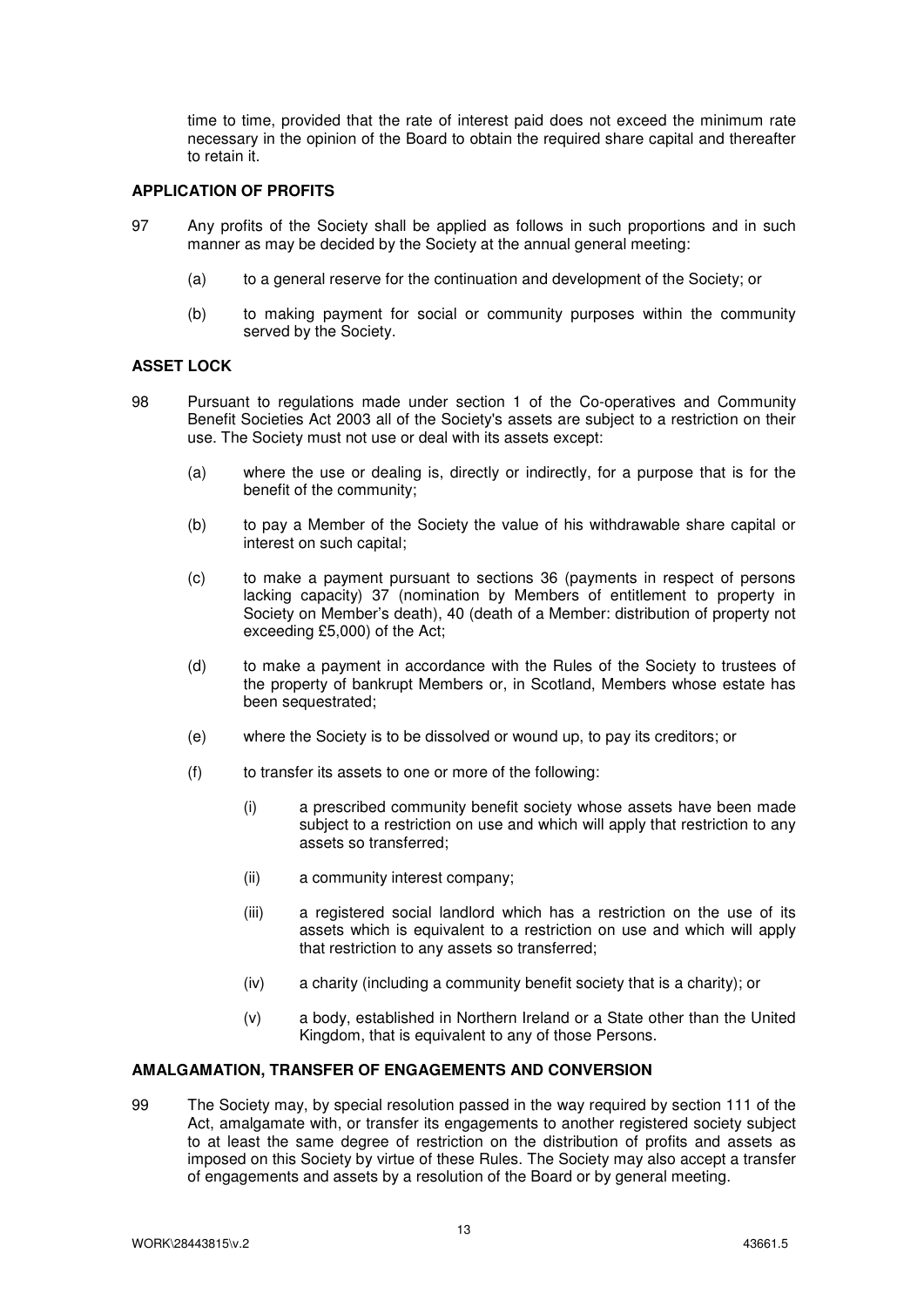- 100 The Society may, by a special resolution passed in a way required by section 113 of the Act, amalgamate with, or transfer its engagements to, or convert to a company, subject to at least the same degree of restriction on the distribution of profits and assets as imposed on this Society by virtue of these Rules. In relation to calling a general meeting for the purpose of such resolution, the following provisions shall apply:
	- (a) The Society shall give to Members not less than two months' notice of the meeting;
	- (b) Notice of the meeting shall be posted in a prominent place at the registered office and at all trading premises of the Society to which Members have access;
	- (c) The notice shall be accompanied by a separate statement setting out for Members:
		- (i) the reasons for the proposal;
		- (ii) whether the proposal has the support of the Board of the Society;
		- (iii) what alternative proposals have been considered, and whether they are viable;
		- (iv) details of the number of shares in the Society held by Members of the Board, and Persons connected with them;
		- (v) a recommendation by reputable independent financial advisors that the Members should support the proposal rather than any alternative proposal.
	- (d) Where the separate statement is contained in another Document, information shall be provided in the notice specifying where Members can obtain a copy of the Document.

#### **DISSOLUTION**

- 101 The Society may be dissolved:
	- (a) in accordance with section 119 of the Act by an instrument of dissolution;
	- (b) in accordance with section 123 of the Act in pursuance of a winding up order or by a resolution made or passed as directed in regard to companies by the Insolvency Act 1986; or
	- (c) in accordance with section 125 of the Act, after administration and administrator issues a notice to dissolve the Society without prior winding-up.
- 102 If on the winding up or dissolution of the Society any of its assets remain to be disposed of after its liabilities are satisfied, these assets shall not be distributed among the Members, but shall be transferred instead to some other non-profit body or bodies subject to at least the same degree of restriction on the distribution of profits and assets as is imposed on this Society by virtue of these Rules, as may be decided by the Members at the time of or prior to the dissolution.

#### **ADMINISTRATIVE ARRANGEMENTS**

#### **Means of Communication**

103 A Member may provide their consent to receive communications from the Society by Electronic Means.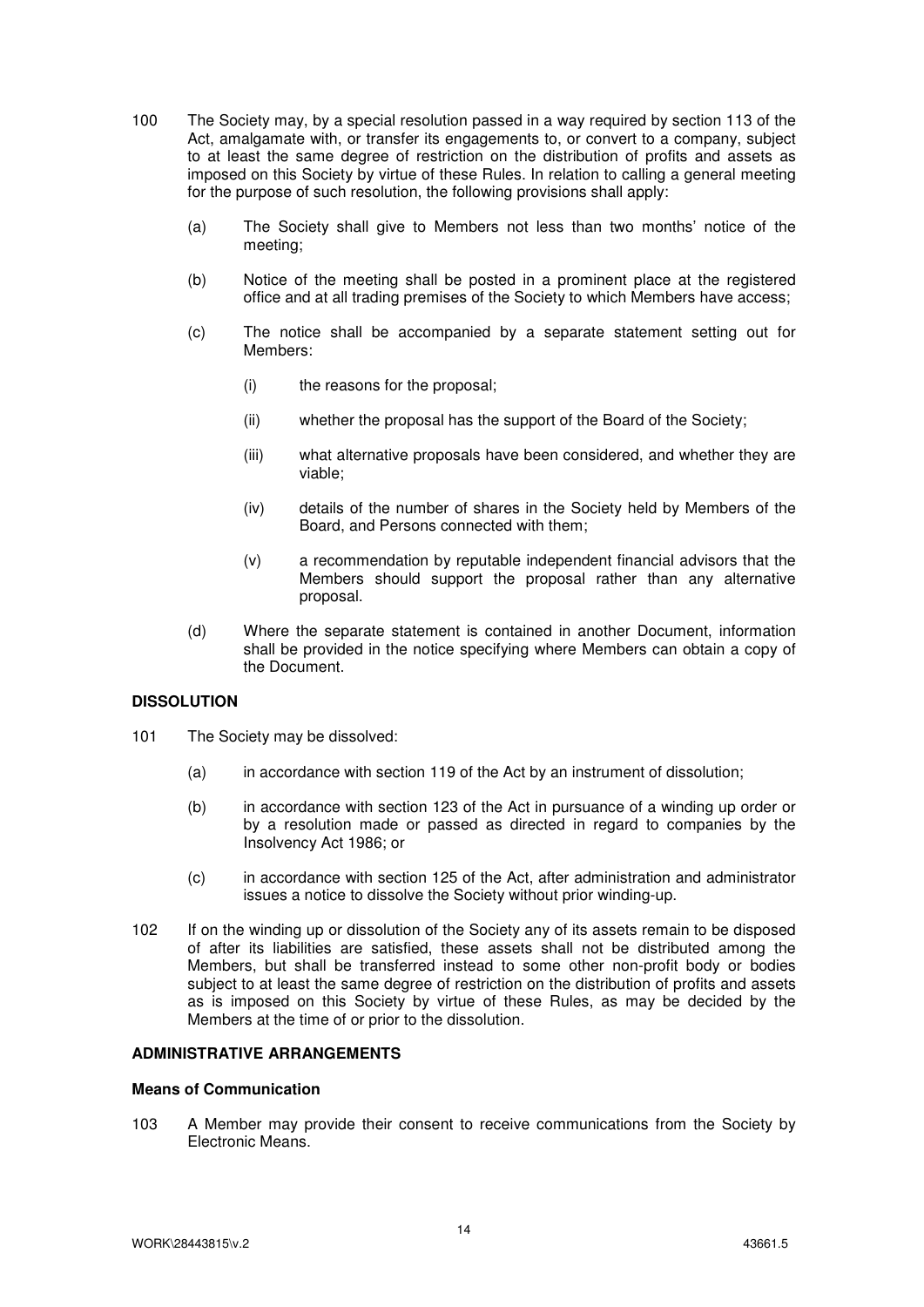104 A notice sent to a Director's Address shall be deemed to have been duly served 48 hours after its posting. A Director may agree with the Society that notices or Documents sent to her/him in a particular way are to be deemed to have been received within a specified time of their being sent, and for the specified time to be less than 48 hours.

#### **Seal**

105 If the Society has a seal, it shall only be used by the authority of the Board of Directors acting on behalf of the Society. Every instrument to which the seal shall be attached shall be signed by a Director and countersigned by a second Director or the Secretary.

#### **Registers**

106 The Board of Directors shall ensure accurate registers are maintained which shall include a register of Members, a register of Directors and a register of Officers.

#### **Register of Members**

107 The Board shall ensure that the register is maintained in accordance with the Act and that the particulars required by the Act are available for inspection and accessible without the need to disclose other particulars contained in the register.

#### **Register of Directors and Officers**

- 108 108. The Society shall maintain a register of Directors and Officers which shall include the following particulars:
	- (a) name of the Director;
	- (b) address of the Director;
	- (c) the date on which they assumed office;
	- (d) the date on which they vacated office; and
	- (e) the position held by a Director if s/he is also an Officer and the date on which the Director assumed and vacated his/her Officer position.

#### **Amendments to Rules**

109 Subject always to regulation 7 of the Community Benefit Societies (Restriction on Use of Assets) Regulations 2006, which has the effect of making the 'Application of Profit' rule dealing with the restriction on use of assets unalterable, any of these Rules may be rescinded or amended or a new rule made by Extraordinary Resolution at a general meeting of which 14 Clear Days' notice has been given, such notice to include details of the change(s) to be proposed at that meeting. No amendment of Rules is valid until registered by the Registrar. When submitting the rule amendments for registration, the Secretary may at their sole discretion accept any alterations required or suggested by the Registrar without reference back to a further general meeting of the Society.

#### **Copies of the Society's Rules**

110 A copy of these Rules and any amendments made to them shall be given free of charge to every Member upon admission to membership and shall be provided to any other Person on demand and on payment of the statutory fee chargeable for the time being in force.

#### **Minutes**

111 The Society shall ensure that minutes are kept of all: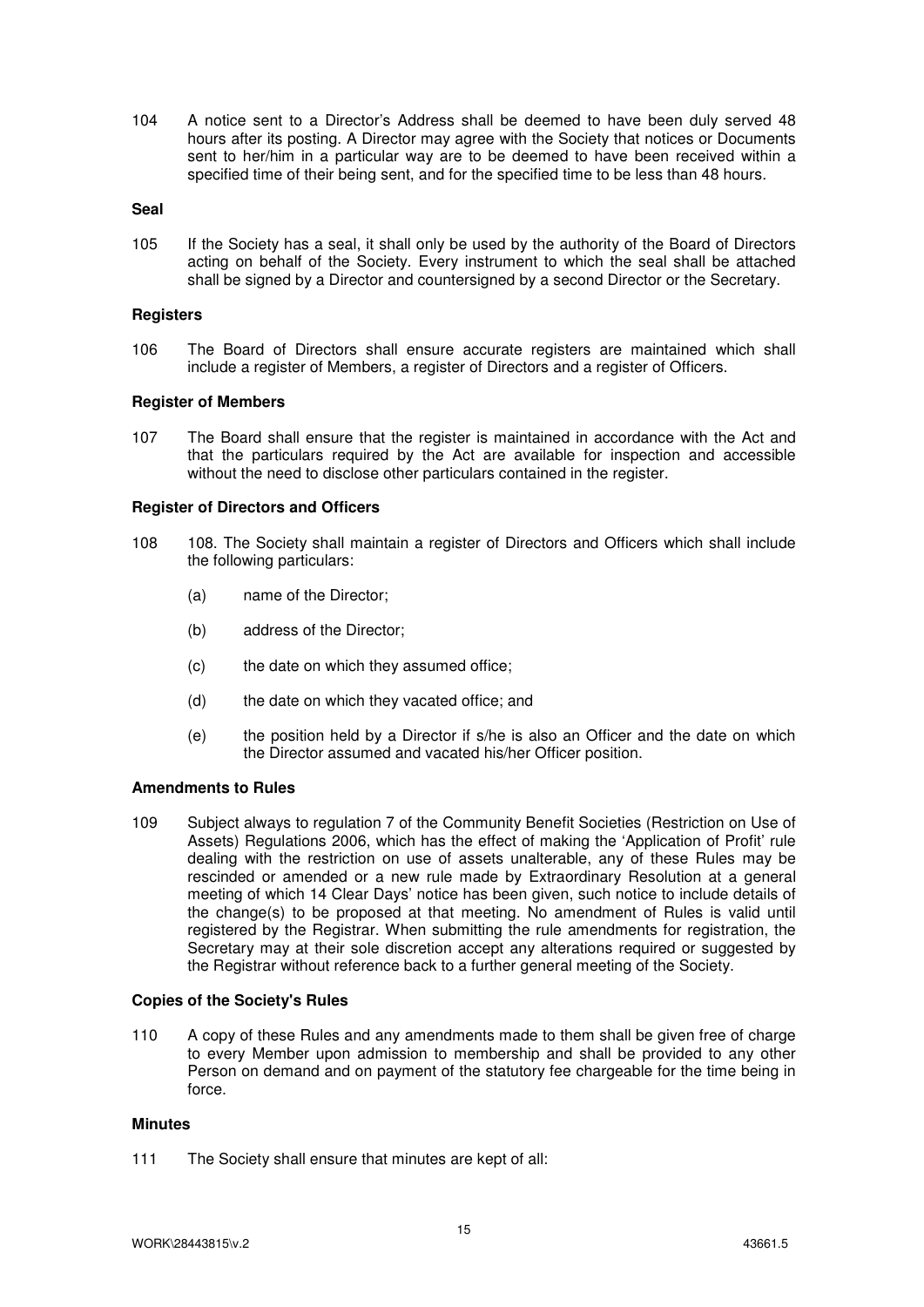- (a) proceedings at general meetings of the Society; and
- (b) proceedings at meetings of the Board of Directors and its sub-committees which include names of the Directors present, decisions made and the reasons for those decisions.

#### **Annual Return**

- 112 Every year and within the period prescribed by the Act, the Secretary shall send the annual return in the prescribed form to the Registrar. The annual return shall be accompanied by:
	- (a) a copy of the Auditor's report on the Society's accounts for the period covered by the annual return or a copy of such other report (if any) as is required by statute for such a period; and
	- (b) a copy of each balance sheet made during that period and report of the Auditor or other appropriate Person as required by statute on that balance sheet.
- 113 The Society shall on demand supply free of charge to any Member or any Person with an interest in the funds of the Society a copy of the latest annual return together with a copy of the Auditor's report on the accounts and balance sheet contained in the annual return and the Auditor's Report (if any).
- 114 The Society shall at all times keep a copy of the latest balance sheet of the Society together with a copy of the corresponding Auditor's report (if any) hung up in a conspicuous place at the registered office and displayed on the Society's website (if any).

#### **Audit**

- 115 Unless the Society meets the criteria set out in section 83(2) of the Act or may disapply the audit requirement in accordance with section 84 of the Act, the Board shall in each financial year appoint an Auditor as required by section 83(1) of the Act, to audit the Society's accounts and balance sheet for the year. This provision also applies if the Society is in its first financial year.
- 116 The following Persons shall not be appointed as Auditor of the Society:
	- (a) an Officer or Employee of the Society;
	- (b) a Person who is a partner or employee of, or who employs an, Officer of the Society.
- 117 The Board may appoint an Auditor to fill a casual vacancy occurring between general meetings.
- 118 An Auditor for the preceding financial year shall be re-appointed as Auditor of the Society for the current financial year unless:
	- (a) a decision has been made by the Board to appoint a different Auditor or expressly decided that s/he shall not be re-appointed; or
	- (b) s/he has given notice in writing to the Secretary of her/his unwillingness to be reappointed; or
	- (c) s/he is ineligible for appointment as Auditor of the Society for the current financial year; or
	- (d) s/he has ceased to act as Auditor of the Society by reason of incapacity.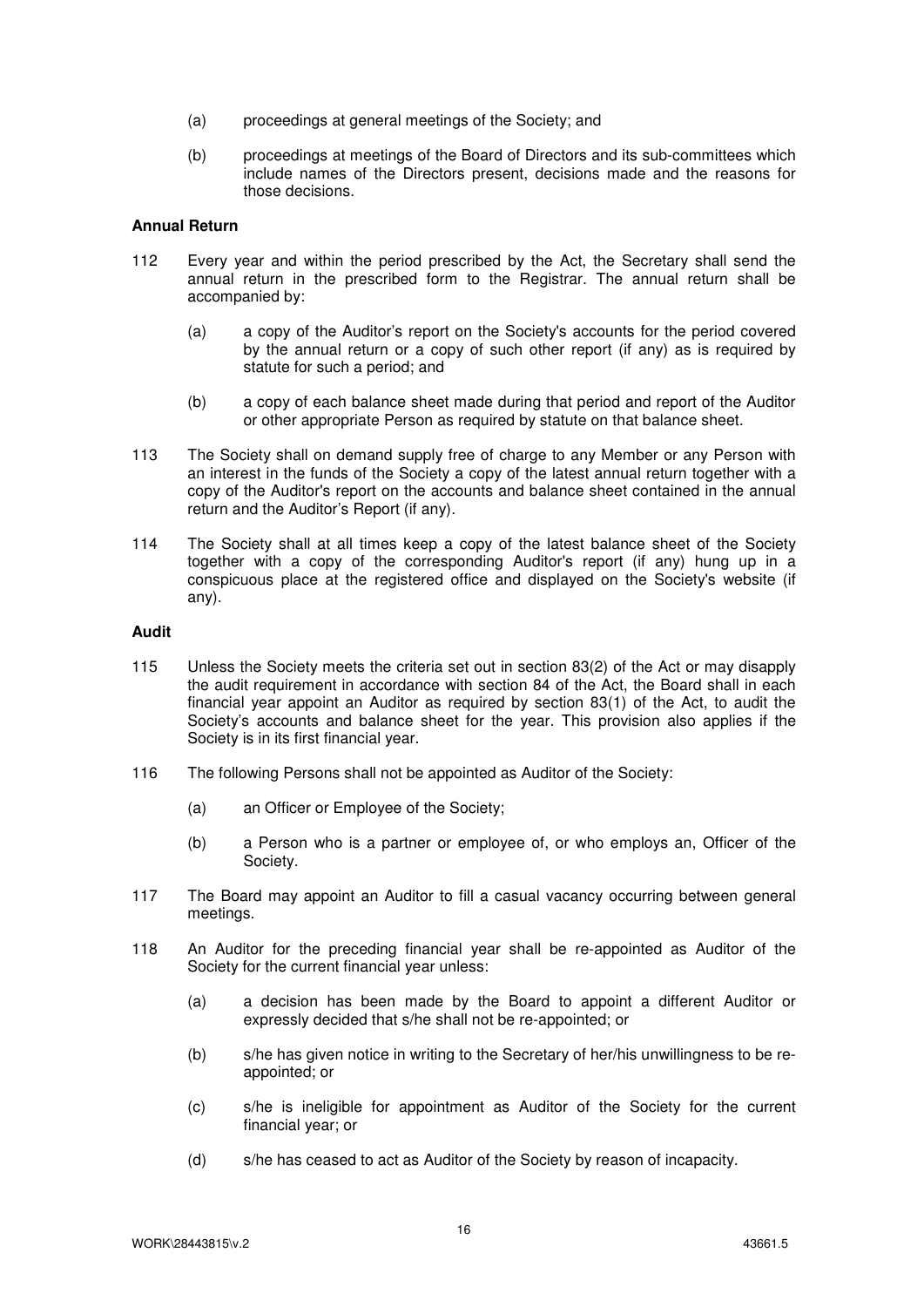119 Any ordinary resolution of a general meeting of the Society either to remove an Auditor <sup>f</sup>rom office or to appoint another Person as Auditor shall not be effective unless notice of <sup>t</sup>he proposed resolution has been given to the Society at least 28 days prior to the <sup>m</sup>eeting at which the resolution is to be considered. At least 14 days' notice of such <sup>r</sup>esolution must then be given to Members of the Society in the manner prescribed in these Rules and in Writing to the Auditor(s).

#### <sup>S</sup>ocial Accounting and Reporting

<sup>1</sup>20 In addition to any financial accounts required by the Act, the Members may resolve to <sup>u</sup>ndertake an account of the activities of the Society which will endeavour to measure its <sup>s</sup>ocial and environmental performance using whatever methodology the Members deem <sup>a</sup>ppropriate. Following the completion of such an account the Society shall report any findings to its Members and other stakeholders.

#### <sup>I</sup>ndemnity and Insurance

- <sup>1</sup>21 Subject to the following Rule, any Director or former Director of the Society may be <sup>i</sup>ndemnified out of the Society's assets against:
	- (a) any liability incurred by that Director in connection with any negligence, default, <sup>b</sup>reach of duty or breach of trust in relation to the Society;
	- (b) any liability incurred by that Director in connection with the activities of the <sup>S</sup>ociety in its capacity as a trustee of an occupational pension scheme;
	- (c) any other liability incurred by that Director as an Officer of the Society.
- <sup>1</sup>22 The above Rule does not authorise any indemnity which would be prohibited or <sup>r</sup>endered void by any provision of law.
- 123 The Directors may decide to purchase and maintain insurance, at the expense of the Society, for the benefit of any Director or former Director of the Society in respect of any loss or liability which has been or may be incurred by such a Director in connection with <sup>t</sup>heir duties or powers in relation to the Society or any pension fund or employees' share scheme of the Society.

|    | <b>Signatures of Founder Members</b> | Full Names of Founder Members in BLOCK<br><b>CAPITALS (no initials)</b> |
|----|--------------------------------------|-------------------------------------------------------------------------|
|    |                                      | ROY CHURCH AS NOMINEE FOR THE Y FELIN<br><b>DDWR TRUST</b>              |
| 2. |                                      | <b>GOWER POWER CO-OP CIC</b>                                            |
| 3. |                                      | <b>ANTHONY FLANAGAN</b>                                                 |
|    | Signature of Secretary               | <b>Full Name of Secretary in BLOCK</b><br><b>CAPITALS (no initials)</b> |
| 1. |                                      | <b>ANTHONY FLANAGAN</b>                                                 |
|    |                                      |                                                                         |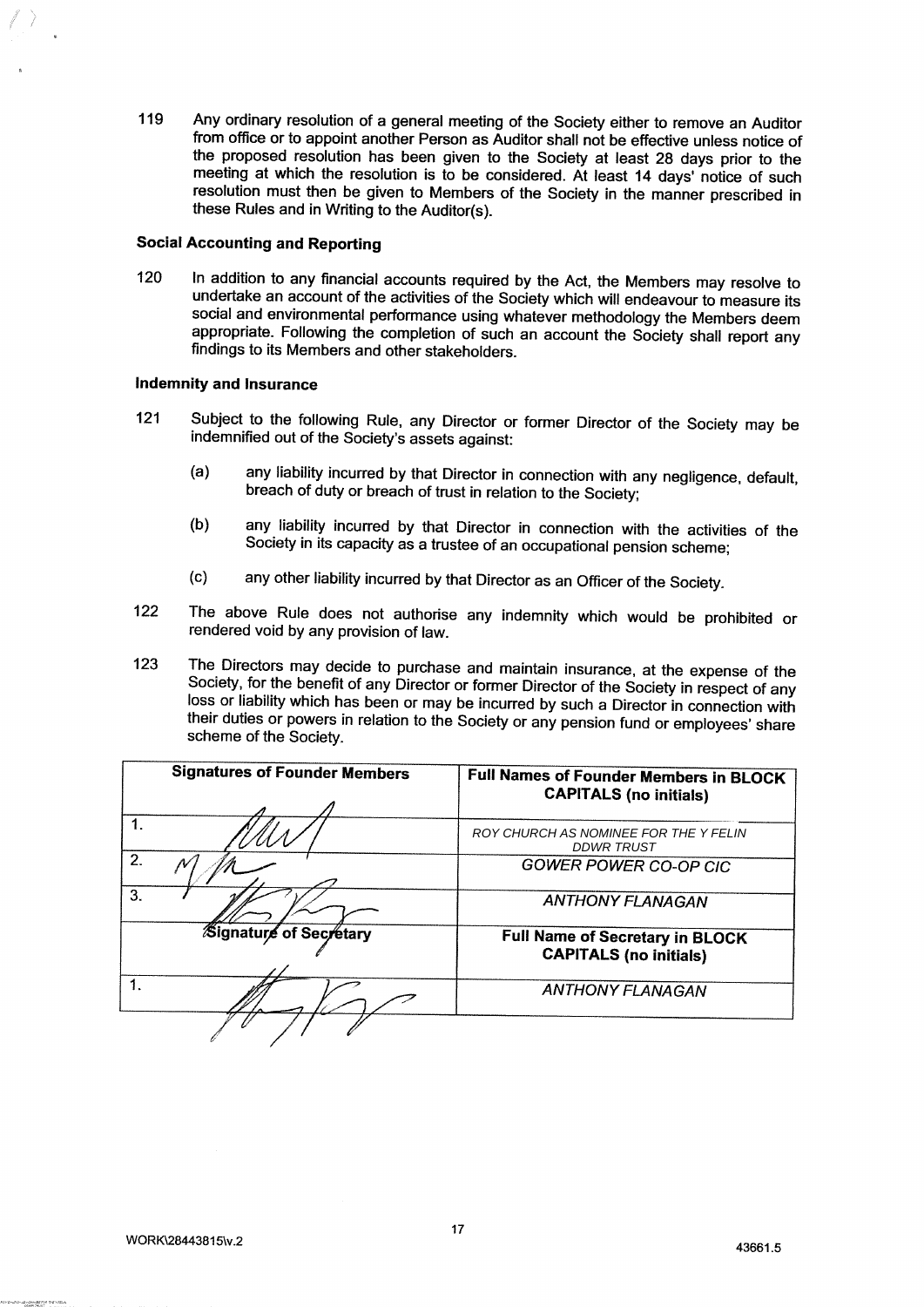

 $~$ BANK OF ENGLAND PRUDENTIAL REGULATION **AUTHORITY** 



# Mutual Societies Application Form

New registrations and conversions: co-operative societies and community benefit societies

# Full proposed name of society:

Gower Regeneration Limited

# Important information you should read before completing this form

You must use this form if you are:

- applying to register a new co-operative society
- applying to register a new community benefit society
- converting a particular type of friendly society into a co-operative society or community benefit society (please see notes for details); or
- converting a registered company into a co-operative society or community benefit society.

Please note:

 $\lambda = \omega_{\rm{tot}}^{-1}$ 

 $\frac{1}{2}$  ,  $\frac{1}{2}$ 

- we have an information note that may assist you in completing this application.
- any personal details you give on the form will be placed on the society's file.
- it is important you give accurate and complete information and disclose all relevant information. If you do not, it may take us longer to assess your application and possibly lead to the application being rejected.

Please keep a copy of the form and the supporting documents for future reference.

# Terms in this form

'FCA', `PRA', 'us' and 'we' refer to the Financial Conduct Authority or Prudential Regulation Authority.

'You' refers to the person signing the form on behalf of the society.

'The 2014 Act' is the Co-operative and Community Benefit Societies Act 2014

`The 1974 AcY is the Friendly Societies Act 1974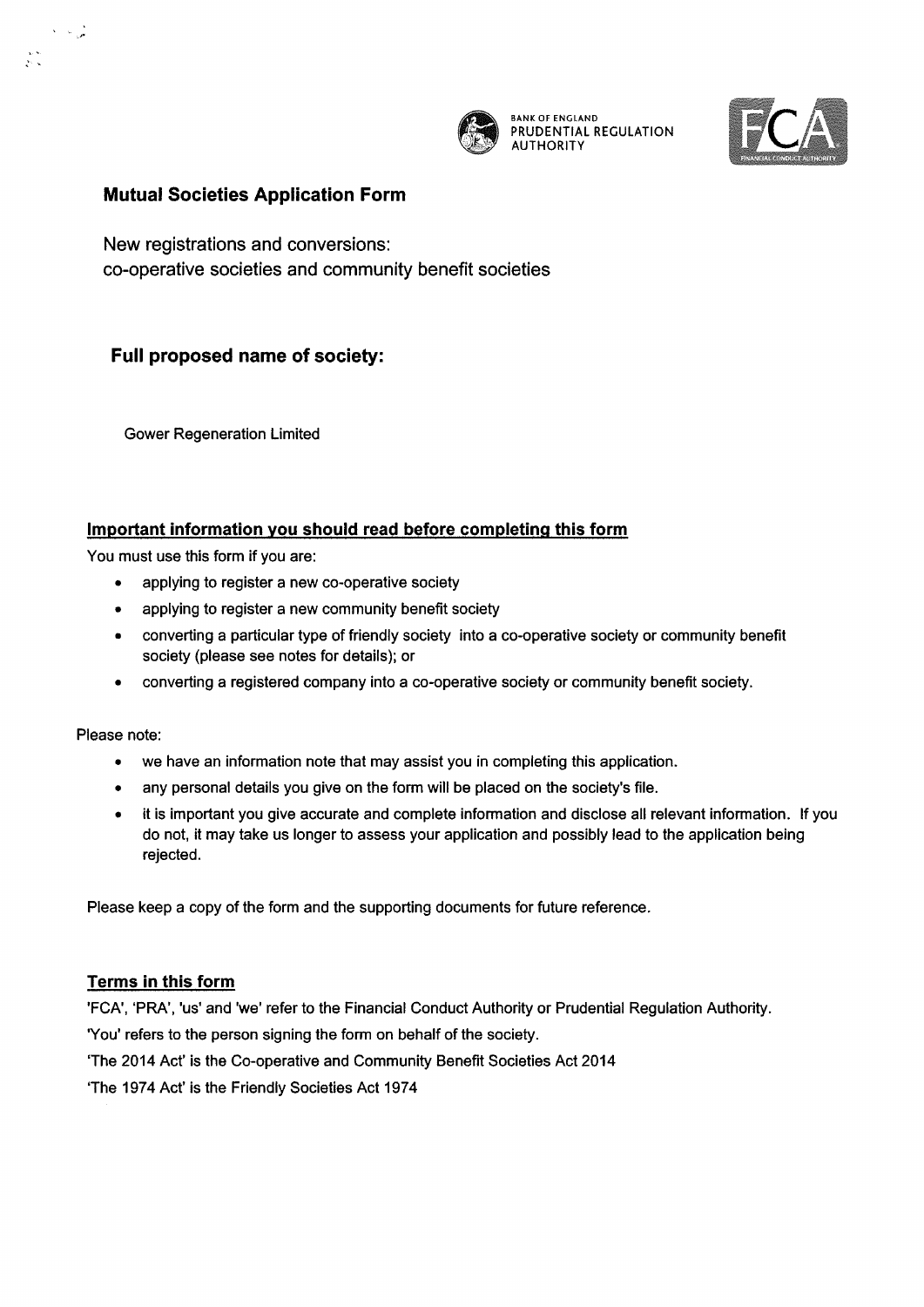

BANKOFENGLAND PRUDENTIAL REGULATION **AUTHORITY** 



# Mutual Societies Application Form

New registrations and conversions: co-operative societies and community benefit societies

#### Filling in the form

1 If you are using your computer to complete the form:

- use the TAB key to move from question to question and press SHIFT TAB to move back to the previous question; and
- print out the completed form and arrange for it to be signed by all relevant individuals.

#### 2 If you are filling in the form by hand:

- use black ink;
- write clearly; and
- arrange for it to be signed and dated by all relevant individuals.
- 3 If you make a mistake, cross it out and initial the changes; do not use correction fluid.
- 4 If you:

 $\sim$   $\sim$ 

 $\mathcal{F} \in \mathcal{F}$ 

- leave a question blank;
- do not get the form signed; or
- do not attach the required supporting information

without telling us why, we will treat the application as incomplete. This will increase the time taken to assess your application.

5 If there is not enough space on the form, you may use separate sheets of paper. Clearly mark each separate sheet of paper with the relevant question number. Any separate sheets should be signed by the signatories to the form.

#### 6 Email a scanned copy of the signed form and supporting documents to

#### mutual.societiesQfca.org.uk

or

send it by post to:

Mutuals Team Financial Conduct Authority 25 The North Colonnade Canary Wharf LONDON E14 5HS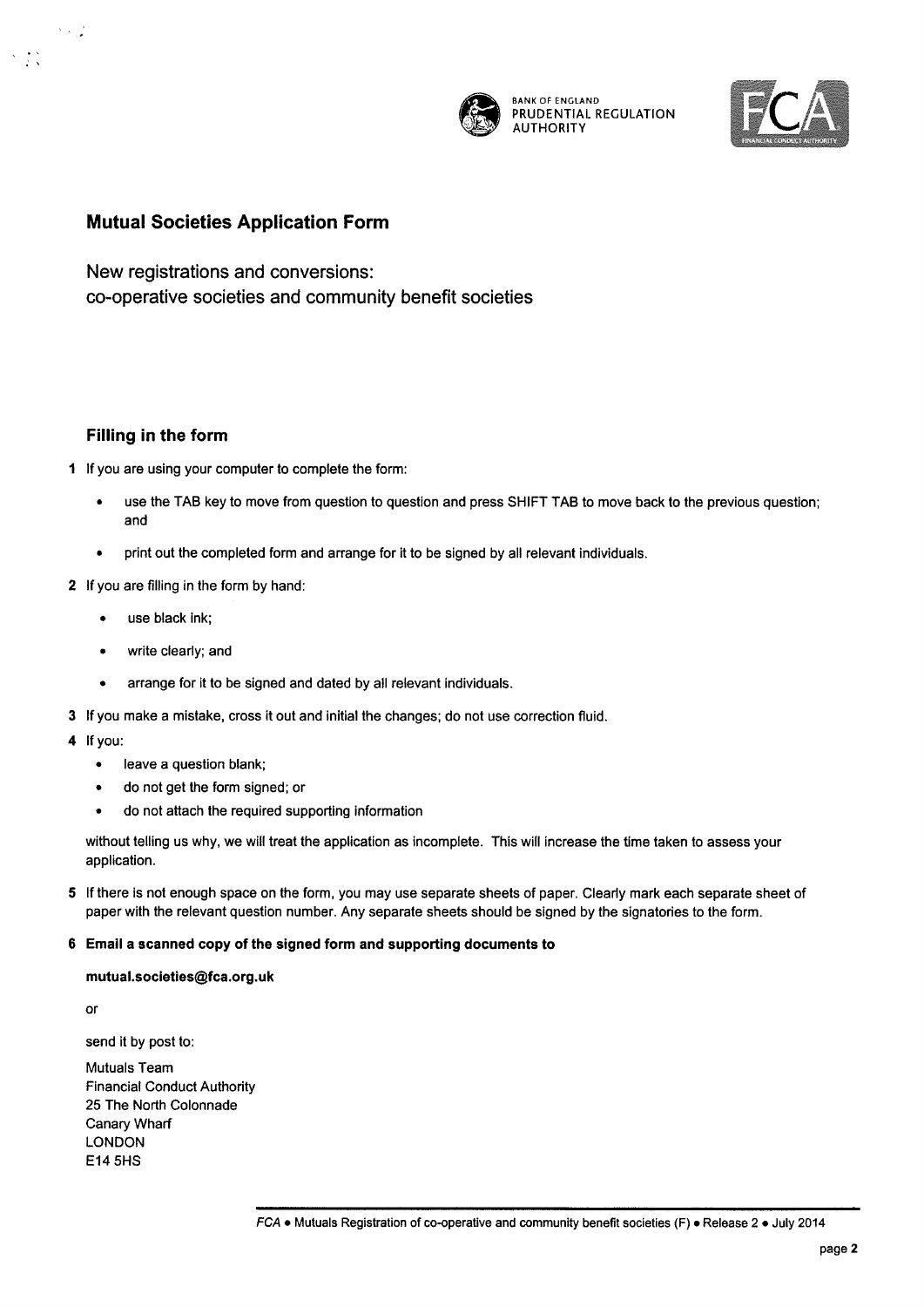# **Details of Registration**

## <sup>1</sup> What are you applying to do?

company into a co-operative<br>society or community

❑ Register a new co- Complete this form from ❑Completed operative society ❑ Register a new Complete this form from ❑Completed community benefit society □ Convert a friendly society Complete this form from □ ○ Completed into a co-operative society or question 2 into a co-operative society or<br>community benefit society Complete Appendix 2 □ □ Completed

 $\boxtimes$  Convert a registered Complete this form from  $\boxtimes$  Completed company into a co-operative question 3

and Attached

society or community complete Appendix 3  $\boxtimes$  Completed benefit society

2 Details of the society that is currently registered under the Friendly Societies Act 1974

| Name of current    |  |  |
|--------------------|--|--|
| society            |  |  |
| (if converting)    |  |  |
| Register number of |  |  |
| Isocietv           |  |  |

#### 3 Contact details for communications about this application

| Name                | Anthony Desmond Flanagan                             |
|---------------------|------------------------------------------------------|
| Position            | Director                                             |
| <b>Full Address</b> | Sunnyside Phillips Field, Parkmill, Swansea, SA3 2EP |
| Contact Telephone   | 07824 860 803                                        |
| Email Address       | ant@gowerpower.coop                                  |

#### 4 Does the society have any timing factors that it would like us to consider?

If the society wishes to be registered by a specific date, we will try to meet it. Please bear n mind we usually take 15 working days to examine each application.

Aiming to convert by 28 April 2017

#### 5 You must attach the following:

Two copies of the proposed society's rules (or one copy if submitted electronically), signed at the end by 3 members and by the society Secretary.

 $\boxtimes$  Attached

FCA • Mutuals Registration of co-operative and community benefit societies (F) • Release 2 • July 2014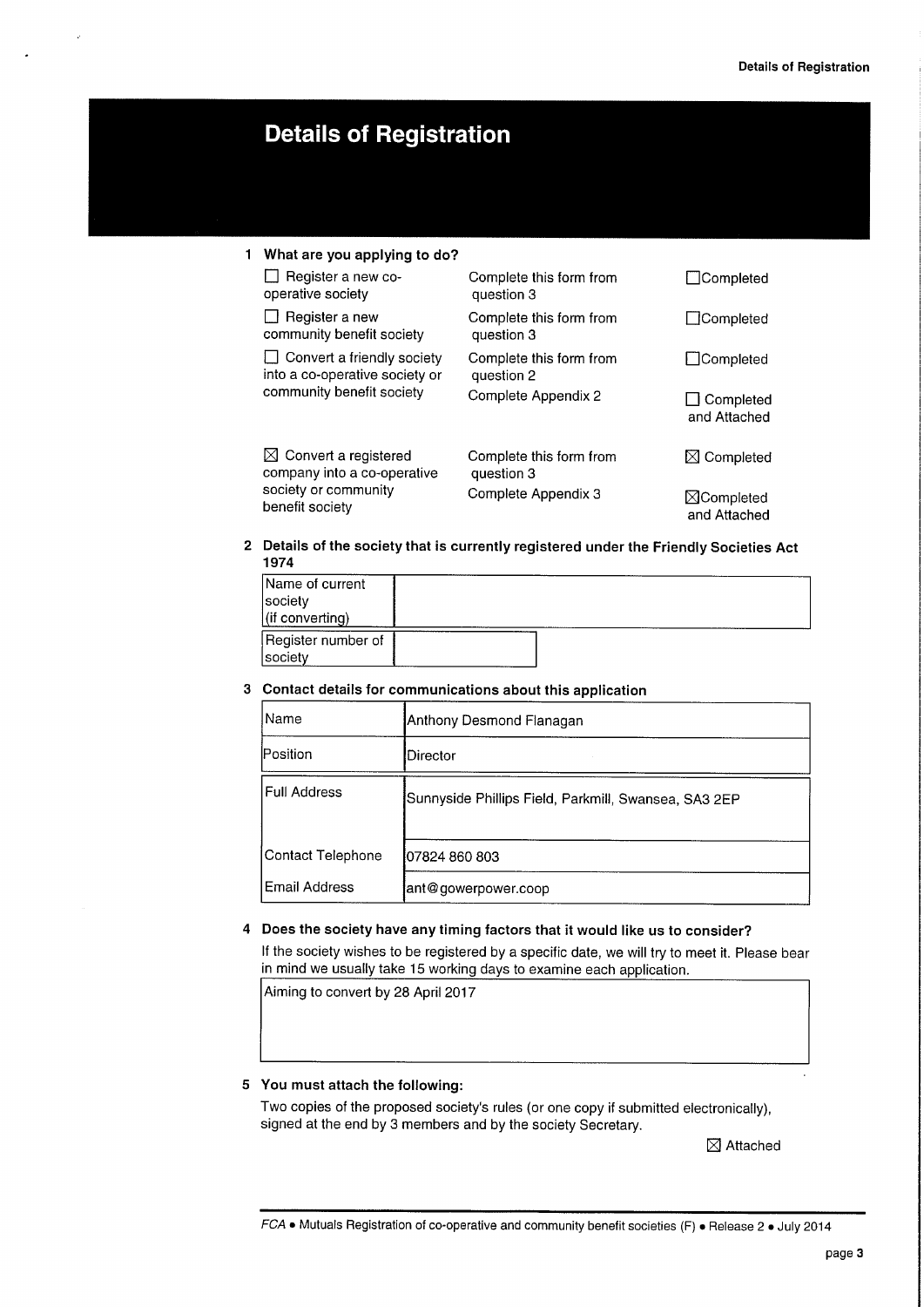#### 6 What is the full proposed name of the society?

Gower Regeneration Limited

 $\lambda \rightarrow \frac{1}{16}$ 

 $\Delta=\frac{1}{2}\frac{\pi}{2}$ 

#### 7 What business, industry or trade does the society intend to carry out?

The society intends to carry on activities linked to renewable energy which benefit the community and in particular (without limitation) support community resilience, environmental projects, provide education and celebrate local heritage.

The society will operate a solar farm in Dunvant, Swansea.

#### 8 How will the society fund is activities?

If the society proposes to issue withdrawable share capital please state whether the society intends to pay interest on the share capital and, if so, how the society will determine the rate of interest to be offered.

The society proposes to issue withdrawable share capital, with a proposed return of the minimum rate necessary to obtain and retain the capital required to carry out the objects of the society.

#### What date does the society want to end its financial year on?

If you want a specific financial year end date please specify below. If left blank the society will be registered with a financial year ending on the last day of the month it was registered.



To register a co-operative society go to question 10

To register a community benefit society go to question 15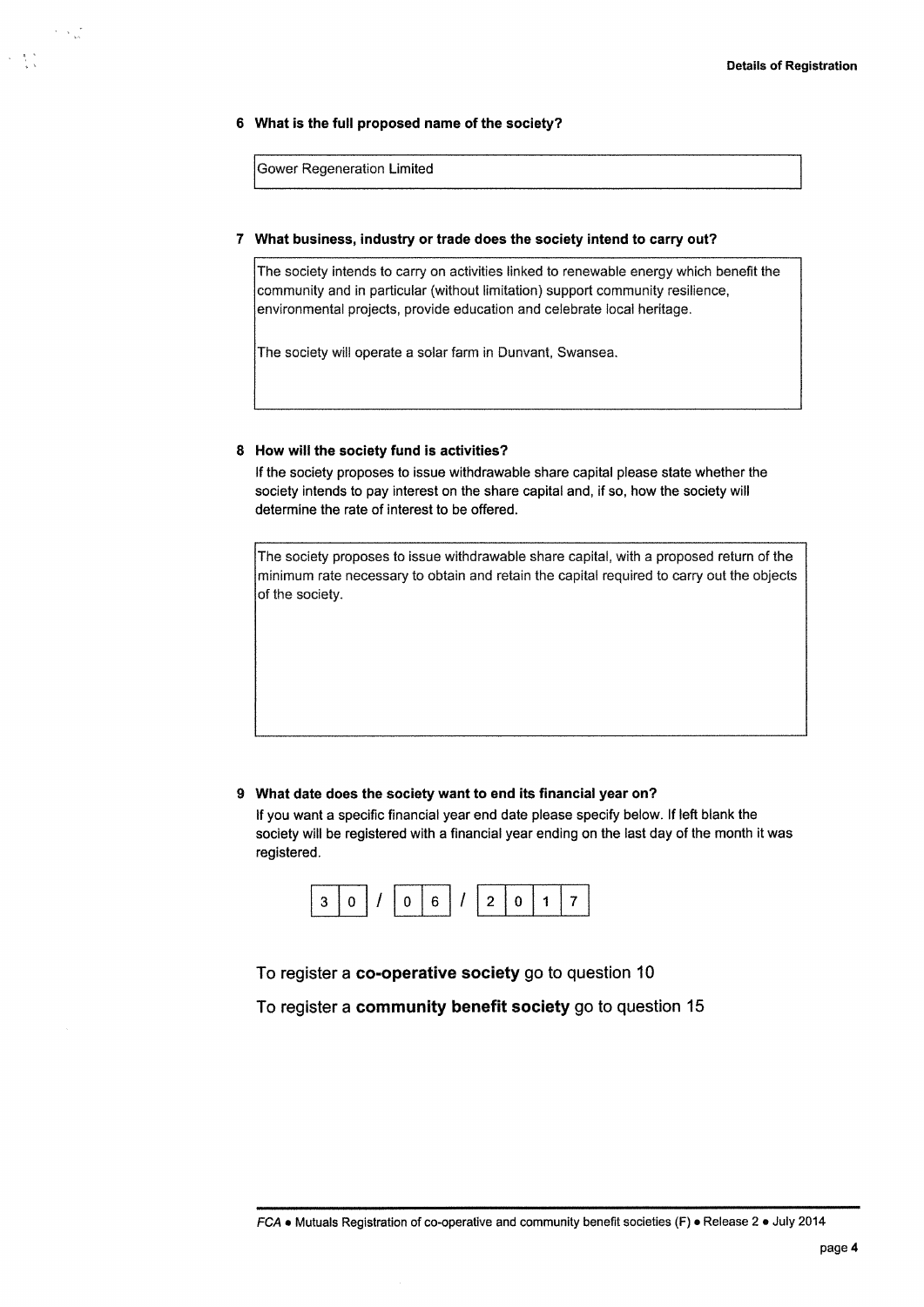#### Co-operative society

1Q How will members benefit from the business industry or trade of the society?

11 Is membership of the society required to obtain the benefits offered by it?

❑ Yes

NlA

 $\sim 10^{11}$ 

 $\sim 3\%$ 

❑ No

N1A

N/A

12 In what way will members participate in an ongoing basis in the society's primary business?

13 How will members democratically control the society?

#### 14 How will the society use any surplus/profit?

If the society intends to distribute the surplus/profit to members please explain how this is to be done.

N/A

#### Continue to question 20

FCA a Mutuals Registration of co-operative and community benefit societies (F) o Release 2 e July 2014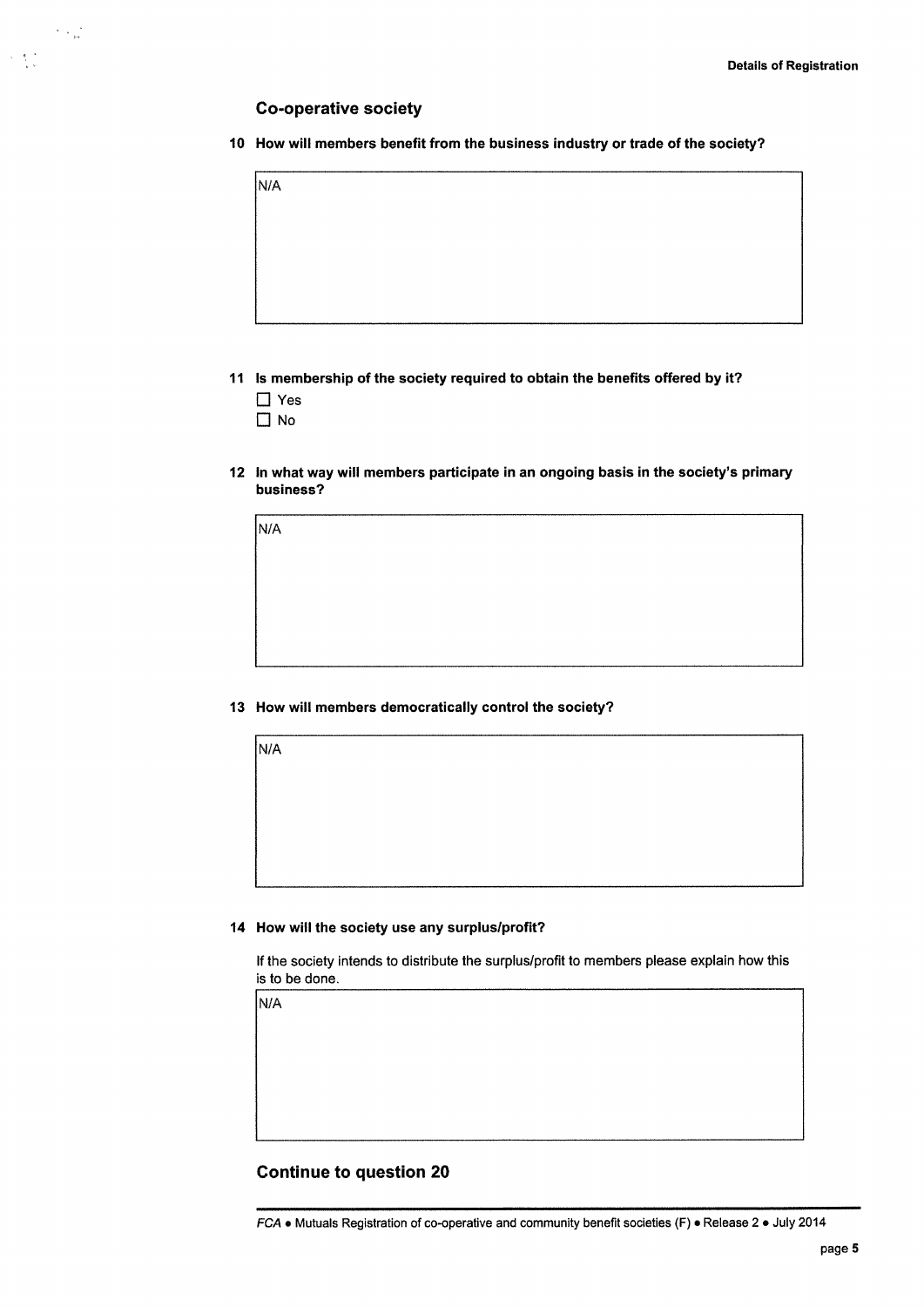# $\gamma \sim \frac{1}{\sqrt{2}}$

# Community benefit society

#### 15 Who are the community the society intends to benefit?

The society intends to work with the local community in Dunvant, Swansea and the wider Gower and Swansea County community.

#### 16 How will the society benefit that community?

The society intends to carry on activities linked to renewable energy which benefit the community and in particular (without limitation) support community resilience, environmental projects, provide education and celebrate local heritage.

#### 17 How will the society use any surplus/profit?

Surplus will be used for developing new renewable energy projects; reducing carbon<br>emissions; facilitating the production of food, crafts and arts; creating opportunities for emissions; racilitating the production or rood, crafts and arts; creating oppori<br>education about energy heritage and sustainable development; contributing regeneration of the area as a whole.

#### 18 Are the society's objects charitable?

~ No ►Continue to next question

❑ Yes ►Complete Appendix 1 ❑Completed and Attached

- 19 Does the society intend to have a statutory asset lock?
	- ❑ No
	- ⊠ Yes

#### Continue to question 20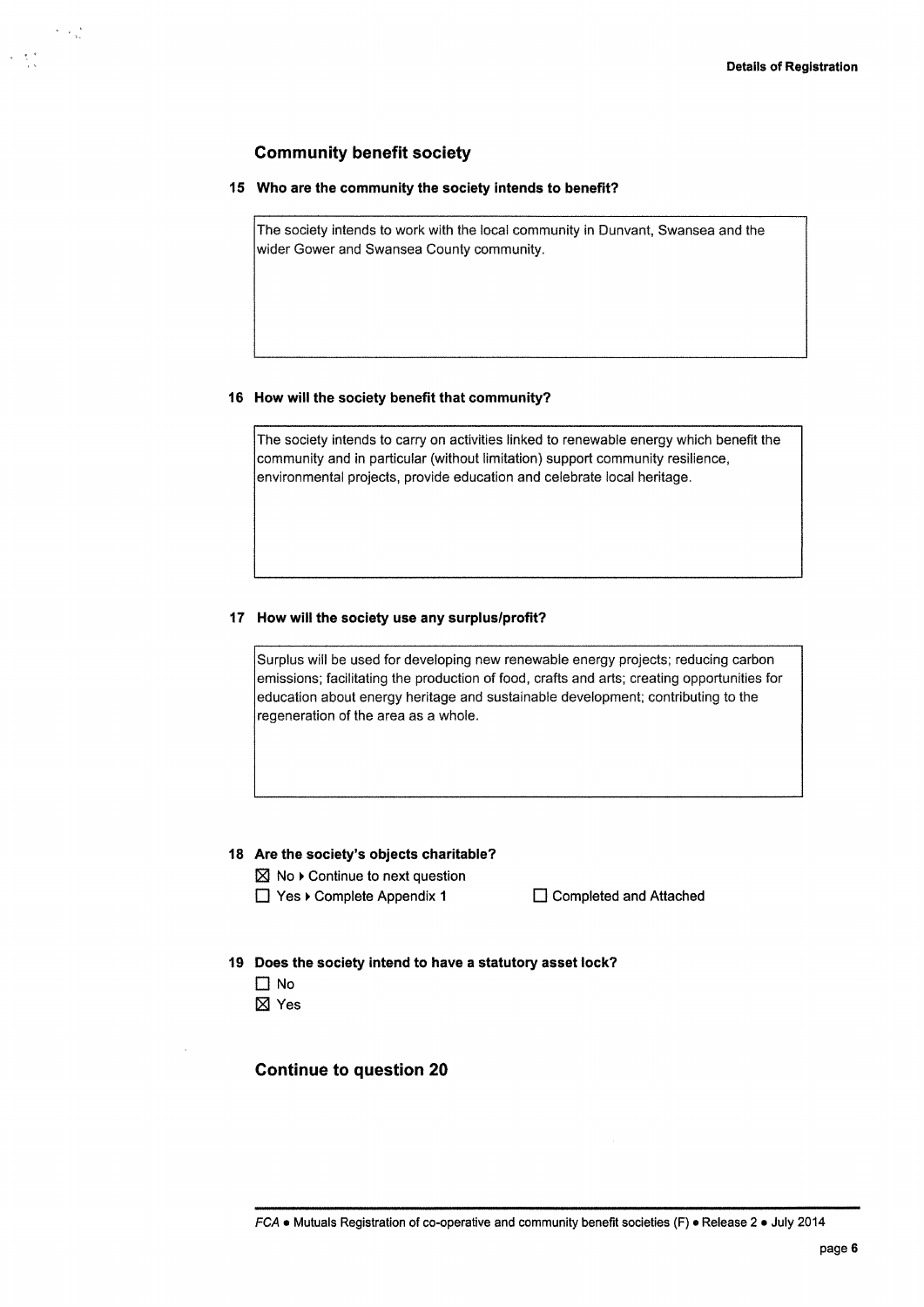#### 20 Please complete the table below

 $\label{eq:2} \begin{array}{c} \mathcal{L}_{\mathcal{M}}(\mathcal{A})=\mathcal{L}_{\mathcal{M}}(\mathcal{A})\\ \mathcal{L}_{\mathcal{M}}(\mathcal{A})=\mathcal{L}_{\mathcal{M}}(\mathcal{A}) \end{array}$ 

 $\begin{array}{l} \frac{1}{2} \left( \frac{1}{2} \right) \left( \frac{1}{2} \right) \\ \frac{1}{2} \left( \frac{1}{2} \right) \left( \frac{1}{2} \right) \left( \frac{1}{2} \right) \end{array}$ 

| Matters to be provided for                                                                                                                                                                                                                                                                            | <b>Rule</b><br>number(s)     |
|-------------------------------------------------------------------------------------------------------------------------------------------------------------------------------------------------------------------------------------------------------------------------------------------------------|------------------------------|
| The society's name                                                                                                                                                                                                                                                                                    | 1.                           |
| The objects of the society                                                                                                                                                                                                                                                                            | $4$ and 5.                   |
| The place of the society's registered office, to which all<br>communications and notices may be addressed                                                                                                                                                                                             | $\overline{2}$ .             |
| The terms of admission of the members, including any society or<br>company investing funds in the society under the provision of the<br>2014 Act.                                                                                                                                                     | $13,14$ and $15$             |
| The method of holding meetings, the scale and right of voting, and<br>the method of making, altering or rescinding rules.                                                                                                                                                                             | $33 - 37,$<br>$53 - 60,109$  |
| The appointment and removal of a committee, (by the name of<br>The Board<br>) and of managers or other officers,<br>and their respective powers and remuneration.                                                                                                                                     | $77 - 79.$                   |
| The maximum amount of interest in the shares of the society which<br>may be held by any member otherwise than by virtue of section<br>24(2) 2014 Act.                                                                                                                                                 | N/A(7)                       |
| Whether the society may contract loans or receive moneys on<br>deposit subject to the provisions of the 2014 Act from members or<br>others; and, if so, under what conditions, under what security, and<br>to what limits of amount.                                                                  | $7 - 10$ .                   |
| Whether any or all shares are transferable, and provision for the<br>form of transfer and registration of the shares, and for the consent<br>of the committee to transfer or registration.                                                                                                            | $27 - 30$                    |
| Whether any or all shares are withdrawable, and provision for the<br>method of withdrawal, and the payment of the balance due thereon<br>on withdrawing from the society.                                                                                                                             |                              |
| Provision for the audit of accounts in accordance with Part 7 of the<br>2014 Act.                                                                                                                                                                                                                     | $115 - 119$                  |
| Whether members may withdraw from the society, and if so, how,<br>and provision for the claims of the representatives of deceased<br>members or the trustees of the property of bankrupt members (or,<br>in Scotland, members whose estate has been sequestrated) and<br>for the payment of nominees. | $27 - 30,$<br>$17 - 20$ .    |
| The way in which the society's profits are to be applied.                                                                                                                                                                                                                                             | 97.                          |
| If the society is to have a common seal, provision for its custody<br>and use.                                                                                                                                                                                                                        | $\frac{N/A(\text{cos})}{12}$ |
| Whether any part of the society's funds may be invested, and if so<br>by what authority and in what way.                                                                                                                                                                                              |                              |

\*please add the name of the Committee of Management - e.g. 'The Board'

# Continue to 21

FCA • Mutuals Registration of co-operative and community benefit societies (F) • Release 2 • July 2014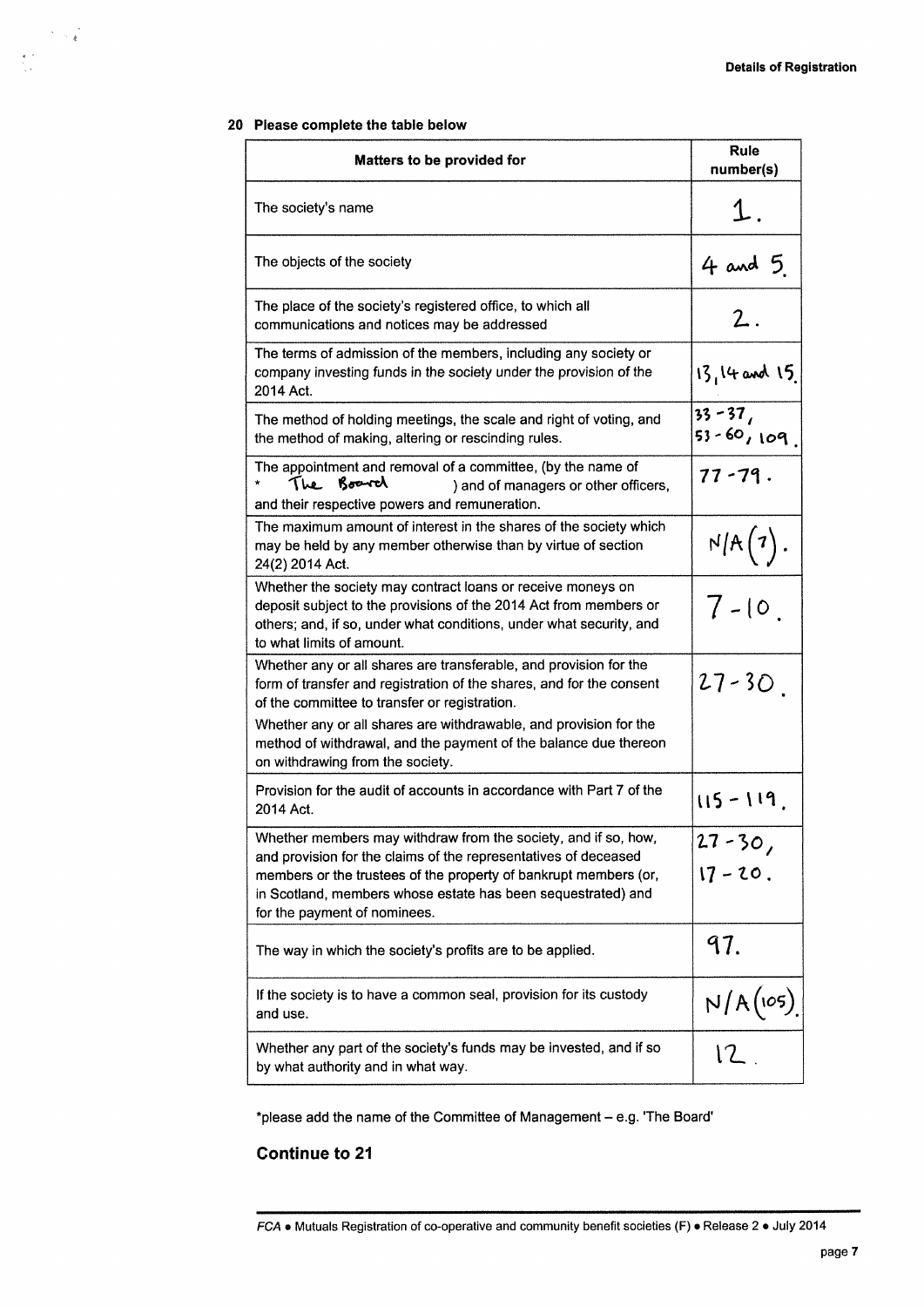#### 21 Please provide details of any close links which the society or any member of its committee has, ar intends to have, with any society, company or authority The fallowing are regarded as evidence of a close link with another society, company or other entity:

- any material contract or arrangement which it is anticipated that the society will enter into in order to undertake its business; and
- any other directorships or senior positions held by members of the committee.

If there are no close links to report write `None' in the box below. Da not just leave the box blank.

| See attached                                                                       |
|------------------------------------------------------------------------------------|
|                                                                                    |
|                                                                                    |
|                                                                                    |
|                                                                                    |
|                                                                                    |
|                                                                                    |
| Please use separate sheets of paper if you need more space and indicated below how |
| many separate sheets you have used:                                                |
|                                                                                    |

22 Are any members of the society's committee disqualified as directors under the Company Director Disqualification Act 1986?

 $\boxtimes$  No

~ .

 $\lambda$ ,  $\lambda$ 

❑ Yes

#### 23 Does the society intend to carry out any regulated activity?

By 'regulated' we refer to activities regulated by the Financial Services and Markets Act 2000.

- $\boxtimes$  No
- ❑ Yes

#### 24 Have you used model rules provided by a sponsoring body?

 $\boxtimes$  No  $\blacktriangleright$  Continue to question 25

❑ Yes ►The sponsoring body must complete the boxes below.

| Name of the model<br>being used           |  |
|-------------------------------------------|--|
| Name of sponsoring<br>body                |  |
| Signature on behalf of<br>sponsoring body |  |
| Date                                      |  |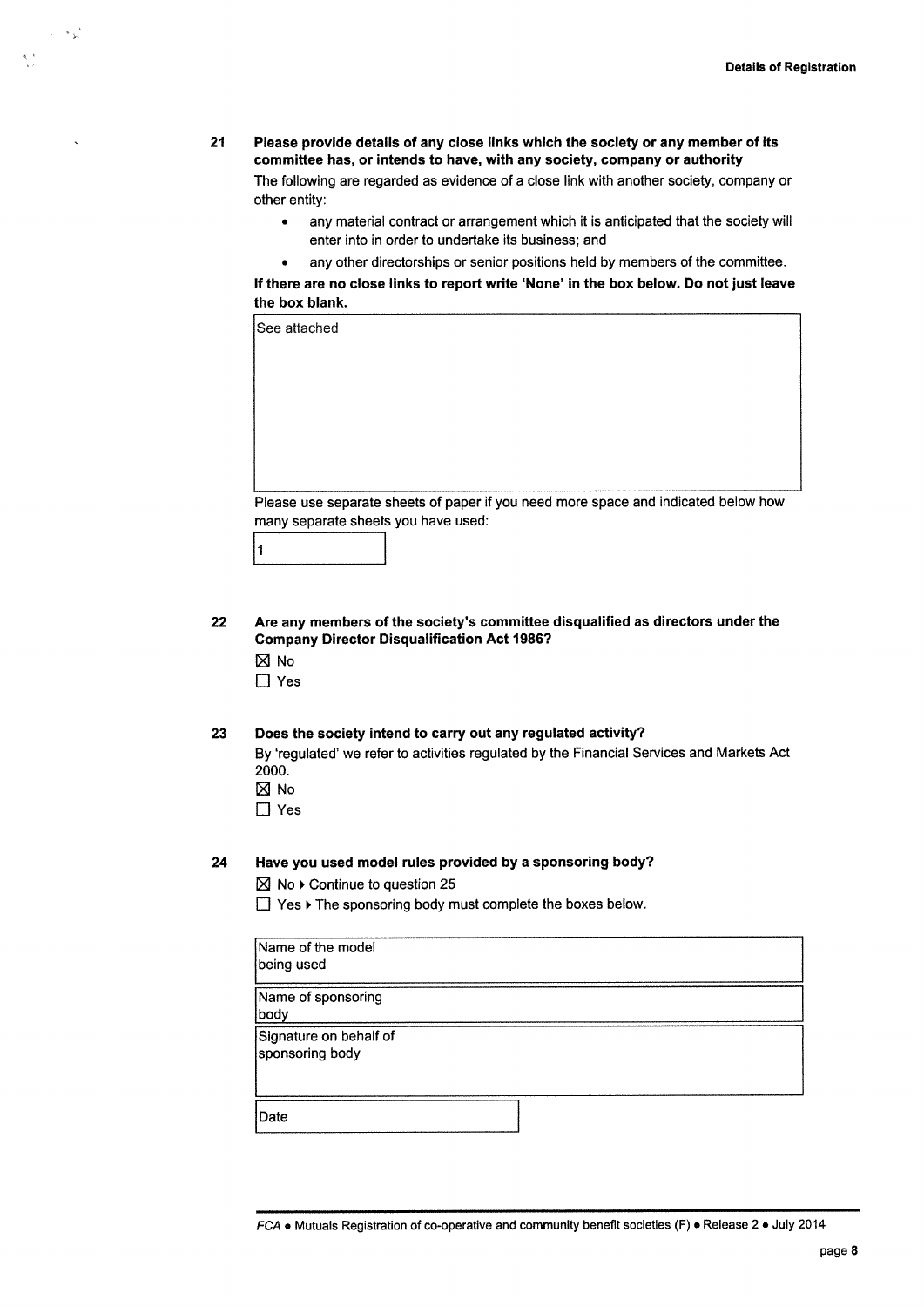### Registration fee

 $\frac{d_0-2}{d_0}$  .

 $\sim$   $\sim$ 

- 25 Please tick the relevant box below to confirm the fee submitted with your application
	- ❑ £40 ►The society is using model rules with no changes
	- ❑ £720 ►The society is using model rules with 1-6 changes
	- ❑ £350 ►The society is using model rules with 7-10 changes
	- $\Box$  £950  $\rightarrow$  The society is using model rules with 11 or more changes
	- $✓ £950 → The society is not using model rules$

❑ No fee ►This only applies to a friendly society converting to a co-operative or community benefit society.

You must pay the registration fee by cheque. It is not refundable (even if the society decides to withdraw its application).

#### How to pay

- a. Make the cheque payable to the Financial Conduct Authority. We cannot accept post-dated cheques.
- b. Write the name of the society on the back of the cheque.
- c. Send the cheque with the application form.

#### Continue to 26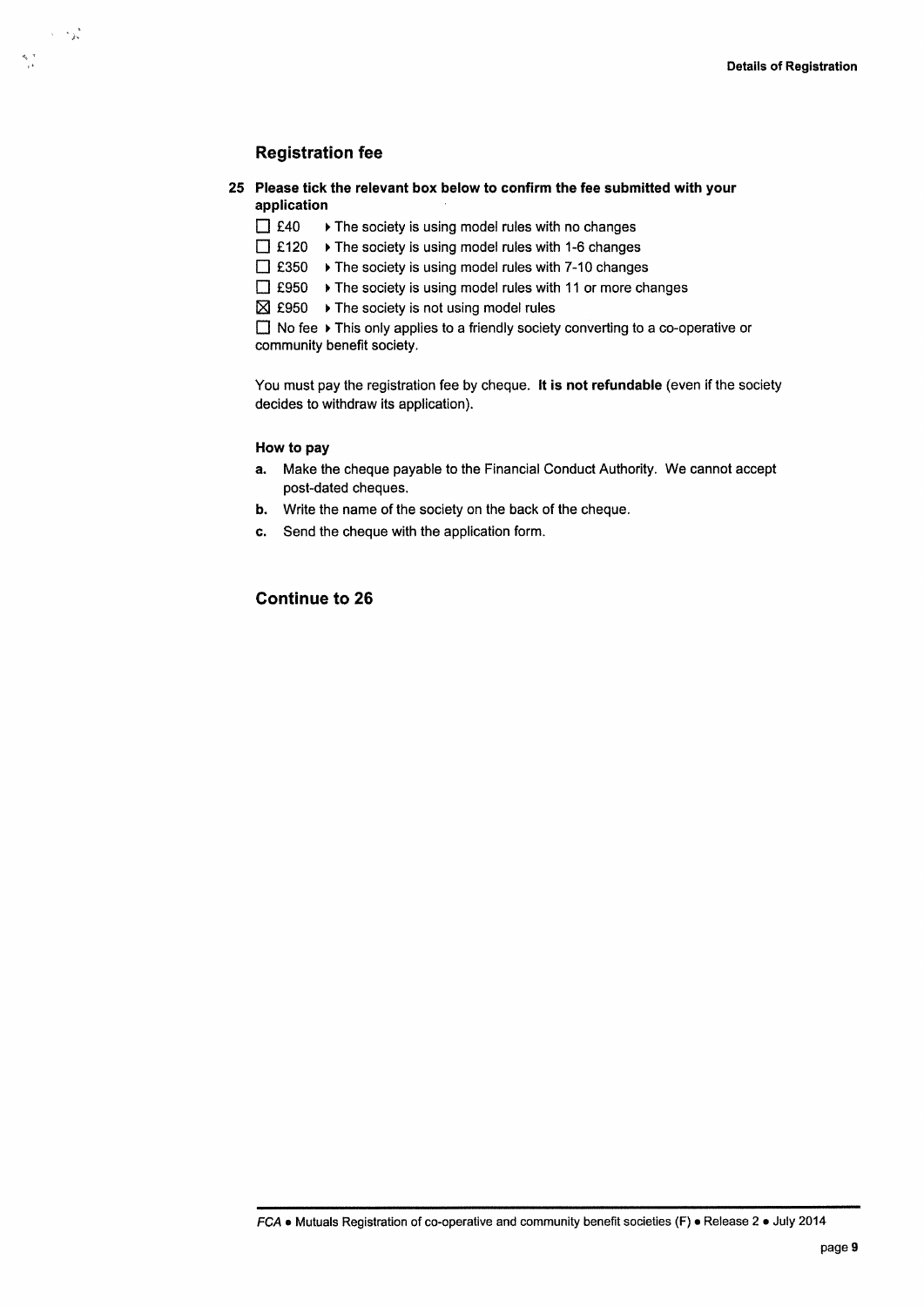#### UCI AIIU SCUICIAIV U

<sup>2</sup>6 You must arrange for three members and the Secretary of the society to complete the table below

#### Member 1

 $\gamma_{\rm ph}^{~\alpha}$ 

 $\frac{d_1(t)}{dt}$ 

| <b>Name</b>           | Roy Church, as nominee for the Y Felin Ddwr Trust |  |
|-----------------------|---------------------------------------------------|--|
| <b>Address</b>        | Gower Hentage Centre<br>PARKMIV, SWANSSA, SA3ZEH  |  |
| <b>Contact Number</b> | 07974243748                                       |  |
| <b>Signature</b>      |                                                   |  |
| <b>Date</b>           |                                                   |  |

### Member 2

| Name                  | Gower Power Co-op CIC                                   |
|-----------------------|---------------------------------------------------------|
| <b>Address</b>        | THE OLO HAY GARN<br>RACKMILL<br>$$W$ ANSEA $$43$ $2E$ H |
| <b>Contact Number</b> | $01792$ $771401$                                        |
| <b>Signature</b>      |                                                         |
| Date                  | lo                                                      |

#### Member 3

| <b>Name</b>           | Anthony Flanagan                                       |
|-----------------------|--------------------------------------------------------|
| <b>Address</b>        | SUNNYSIDE<br>PHILLAS FIELD<br>PARKMILL SWANSEA SA3 2FP |
| <b>Contact Number</b> | 0782 4860803                                           |
| <b>Signature</b>      |                                                        |
| Date                  |                                                        |

#### **Secretary**

| <b>Name</b>           | Anthony Flanagan |
|-----------------------|------------------|
| <b>Address</b>        | AS Above         |
| <b>Contact Number</b> |                  |
| Signature             |                  |
| Date                  | $\iota$ to       |

#### Date of applicatio

27 Date the application was submitted

 $\frac{18}{4}$ 2017

# End of form

FCA • Mutuals Registration of co-operative and community benefit societies (F) • Release 2 • July 2014